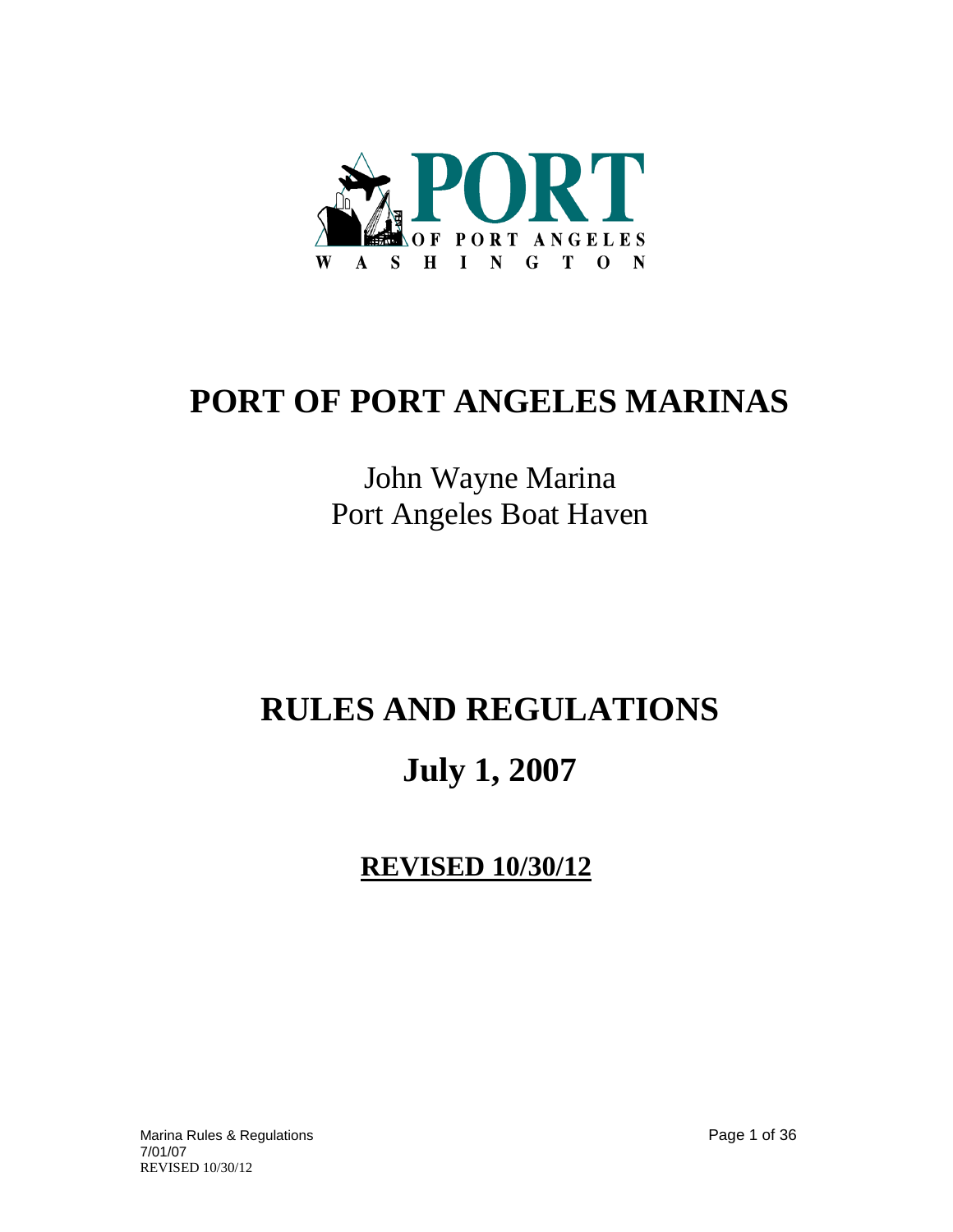| 1.1   |                      |  |
|-------|----------------------|--|
| 1.2   |                      |  |
| 1.3   |                      |  |
| 1.4   |                      |  |
| 1.5   |                      |  |
| 1.6   |                      |  |
| 1.7   |                      |  |
| 1.8   |                      |  |
| 2.    |                      |  |
| 2.1   |                      |  |
| 2.2   |                      |  |
| 2.2.1 |                      |  |
| 2.3   |                      |  |
| 2.4   |                      |  |
| 2.5   |                      |  |
| 2.6   |                      |  |
| 2.7   |                      |  |
| 2.8   |                      |  |
| 2.9   |                      |  |
| 2.10  |                      |  |
| 2.11  |                      |  |
| 2.12  |                      |  |
| 2.13  |                      |  |
| 2.14  |                      |  |
| 2.15  |                      |  |
| 2.16  |                      |  |
| 2.17  |                      |  |
| 2.18  |                      |  |
|       |                      |  |
| 3.1   |                      |  |
| 3.2   |                      |  |
| 3.3   | Maneuvering.<br>. 14 |  |
| 3.4   |                      |  |
| 3.5   |                      |  |
| 3.6   |                      |  |
| 3.7   |                      |  |
| 3.8   |                      |  |
| 3.9   |                      |  |
| 3.10  |                      |  |
| 3.11  |                      |  |
| 3.12  |                      |  |
| 3.13  |                      |  |
| 3.14  |                      |  |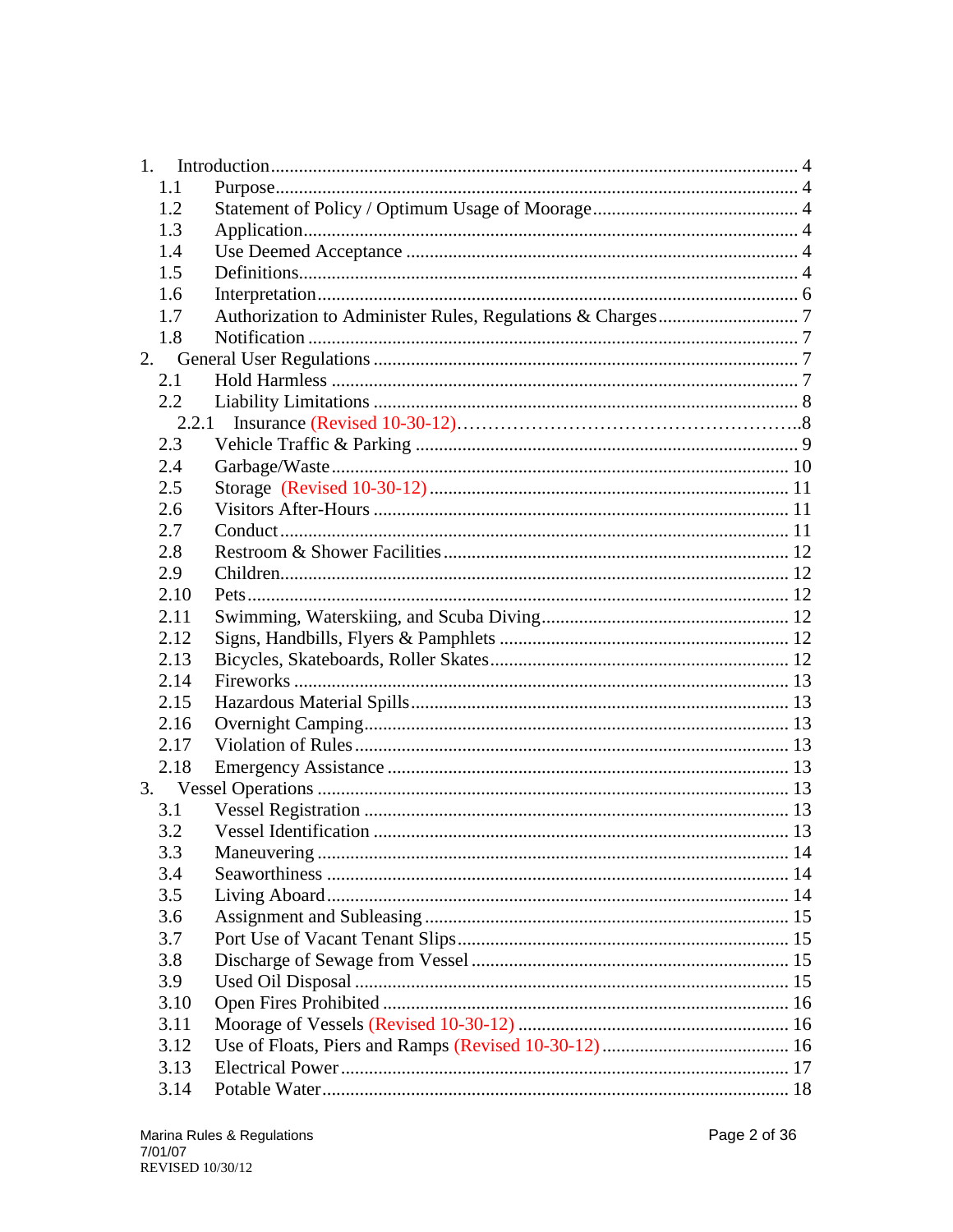|    | 3.15 |                                                                         |  |
|----|------|-------------------------------------------------------------------------|--|
|    | 3.16 |                                                                         |  |
|    | 3.17 |                                                                         |  |
|    | 3.18 |                                                                         |  |
|    | 3.19 |                                                                         |  |
|    | 3.20 |                                                                         |  |
|    |      |                                                                         |  |
|    | 4.1  |                                                                         |  |
|    | 4.2  |                                                                         |  |
|    | 4.3  |                                                                         |  |
|    | 4.4  |                                                                         |  |
|    | 4.5  |                                                                         |  |
|    | 4.6  |                                                                         |  |
|    | 4.7  |                                                                         |  |
|    | 4.8  |                                                                         |  |
|    | 4.9  |                                                                         |  |
|    | 4.10 |                                                                         |  |
|    | 4.11 |                                                                         |  |
|    | 4.12 |                                                                         |  |
|    |      |                                                                         |  |
|    | 5.1  |                                                                         |  |
|    | 5.2  |                                                                         |  |
|    | 5.3  |                                                                         |  |
|    | 5.4  |                                                                         |  |
|    | 5.5  |                                                                         |  |
|    |      | 6. Boathouses (This section applies only to Port Angeles Boat Haven) 26 |  |
|    | 6.1  |                                                                         |  |
|    | 6.2  |                                                                         |  |
|    | 6.3  |                                                                         |  |
|    | 6.4  |                                                                         |  |
|    | 6.5  |                                                                         |  |
|    | 6.6  |                                                                         |  |
| 7. |      |                                                                         |  |
| 8. |      |                                                                         |  |
| 9. |      |                                                                         |  |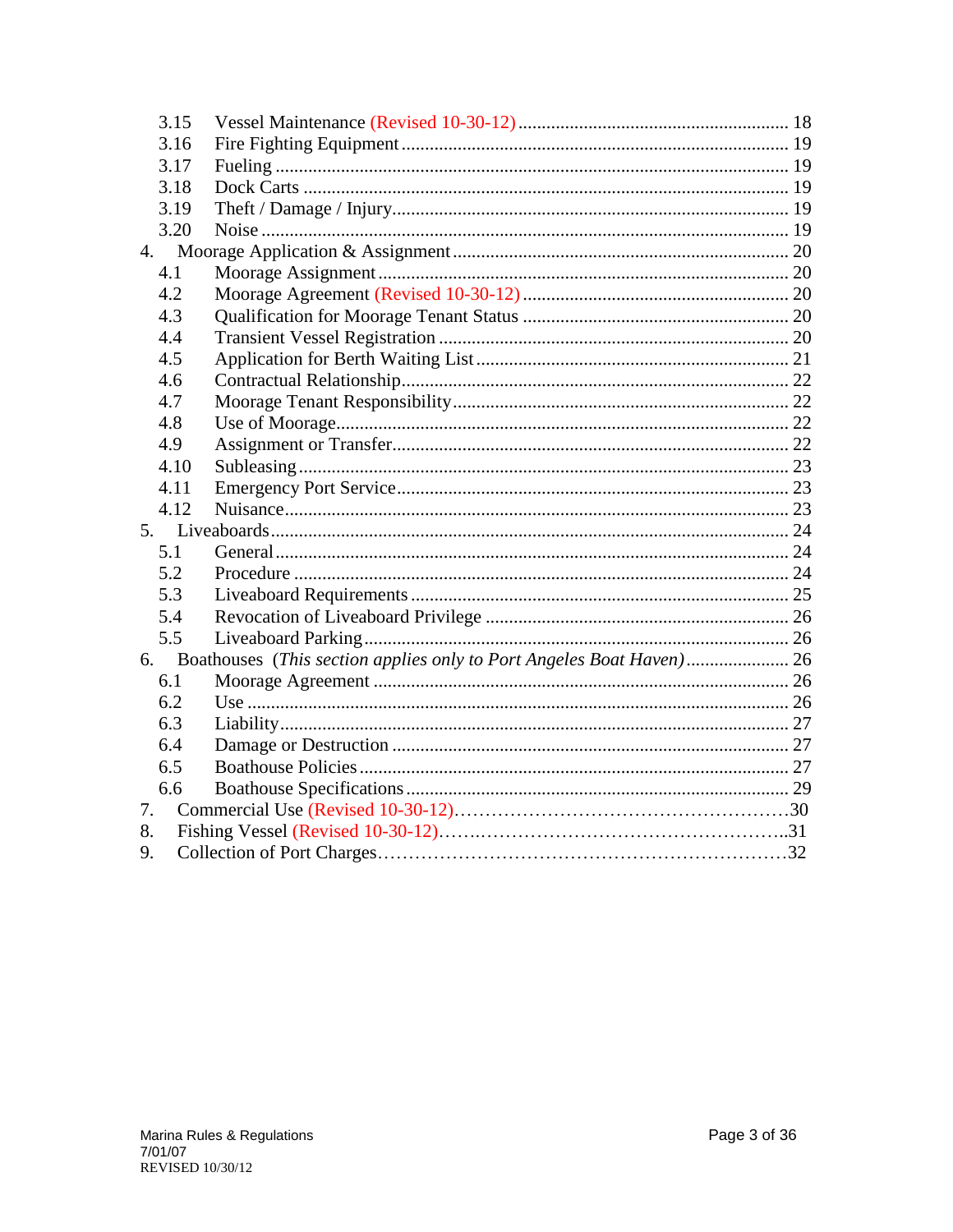# <span id="page-3-0"></span>**1. Introduction**

# <span id="page-3-1"></span>*1.1 Purpose*

The purpose of the Port of Port Angeles Marina Rules and Regulations is to promote the safe, efficient, enjoyable and equitable operation of the Port Angeles Boat Haven and John Wayne Marina for boaters and the public.

# <span id="page-3-2"></span>*1.2 Statement of Policy / Optimum Usage of Moorage*

Due to the demand for moorage, it is necessary that the Port establish controls to limit use of moorage for specific purposes, and then to administer the controls to insure fairness to all users of the Marinas. Therefore, the Port reserves the right to allocate the use of any moorage space as it deems necessary to meet that end.

# <span id="page-3-3"></span>*1.3 Application*

These Rules and Regulations apply to all users of the Port Angeles Boat Haven and John Wayne Marina. All vessels, vehicles, or persons using the Marina facilities are subject to all Port charges and these Rules and Regulations which from time-to-time may be amended.

# <span id="page-3-4"></span>*1.4 Use Deemed Acceptance*

- A. Signatures of permitee on the Port of Port Angeles Moorage Agreement shall constitute applicant's agreement to become familiar with these Regulations and agreement to comply with the same, but berthage permitees and occupants of Port property shall be bound by said regulations whether or not they have signed such application or agreement.
- B. Anyone present on or in the Port area and/or using Port facilities or equipment is subject to, and shall comply with, any verbal or written signs of communication, including administrative and operational policies and procedures issued or posted by the Port Commission or Marina Management. Use of Marina facilities is evidence of the users consent to an agreement with these Rules and Regulations.

# <span id="page-3-5"></span>*1.5 Definitions*

All terms not specifically defined in a Rule shall be defined by their common usage. When a definition is at issue, the Harbormaster's interpretation of the term shall stand.

- A. **Assignment:** Assignment, as used herein, shall mean rental, sub-rental, lease, sublease, or assignment, whichever is appropriate.
- B. **Berth (or Slip):** Refers to the space allotted for a vessel to dock.
- C. **Marina:** Includes water, land and all buildings within and adjacent to the boundaries of the Port Angeles Boat Haven and/or John Wayne Marina.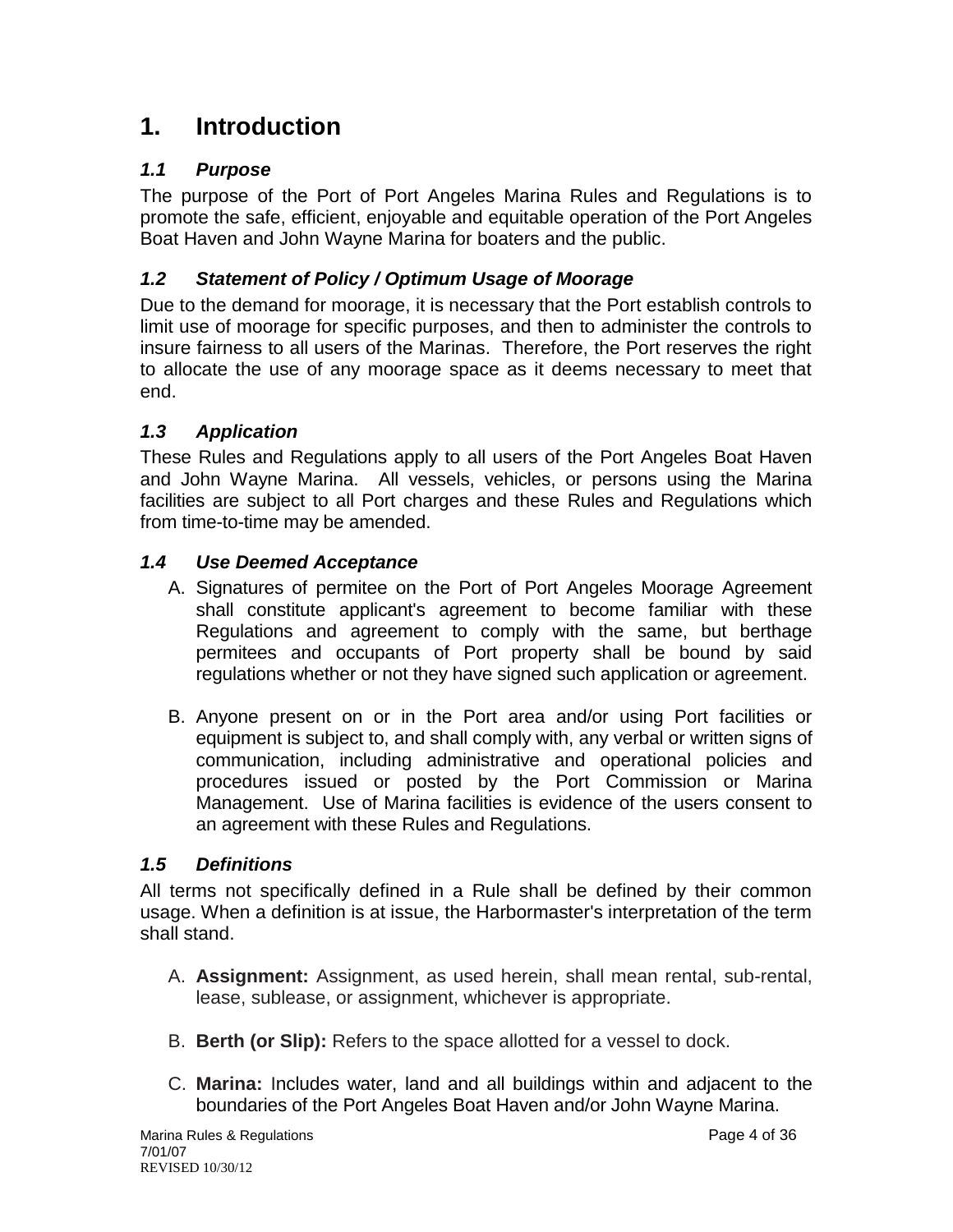- D. **Boathouse:** A privately owned vessel or structure, the purpose of which is to provide covered moorage.
- E. **Executive Director, Harbormaster, and Marina Manager:** Personnel responsible for the management of Port Angeles Boat Haven and/or John Wayne Marina, either personally or through their assigned subordinates.
- F. **Marina Facilities:** Refers to any properties or facilities owned or operated by the Port at the Port Angeles Boat Haven and/or John Wayne Marina.
- G. **Moorage Office:** Refers to the office of the Harbormaster located at the Port Angeles Boat Haven and/or John Wayne Marina.
- H. **User:** Refers to any person, including Vessel Owners and Operators, Moorage Tenants, and the public, entering Port Angeles Boat Haven and/or John Wayne Marina.
- I. **Length Overall (LOA):** The total length of a vessel including all attachments such as; bow sprit or pulpits, stern davits, wind steering rudder, railing, swim step, mounted dingy, anchor mount and anchor, outboard motor bracket and outboard motor, etc.
- J. **Lessee:** Contained hereinafter, shall mean the owner of a vessel or the person who has control of the vessel if other than the owner.
- K. **Liveaboards:** Refers to those individuals who reside in a vessel for a period of seven (7) days or more in any thirty (30) day period with a liveaboard agreement with the Port.
- L. **Moorage Facility:** Refers to any properties or facilities owned or operated by the Port, which are capable of use for the moorage or storage of vessels.
- M. **Moorage Facility Operator:** Refers to the Port of Port Angeles and/or its agent(s), which owns and/or operates Moorage Facilities.
- N. **Moorage Tenant:** Refers to a vessel owner who is assigned a full-time berth at Port Angeles Boat Haven or John Wayne Marina through a Moorage Agreement with the Port.
- O. **Narrow Channels:** Refers to all water inside the breakwater of the Marina.
- P. **No Discharge Marina:** "No Discharge Marina," as used herein, shall mean that no debris, paint scrapings, waste liquids, hazardous materials,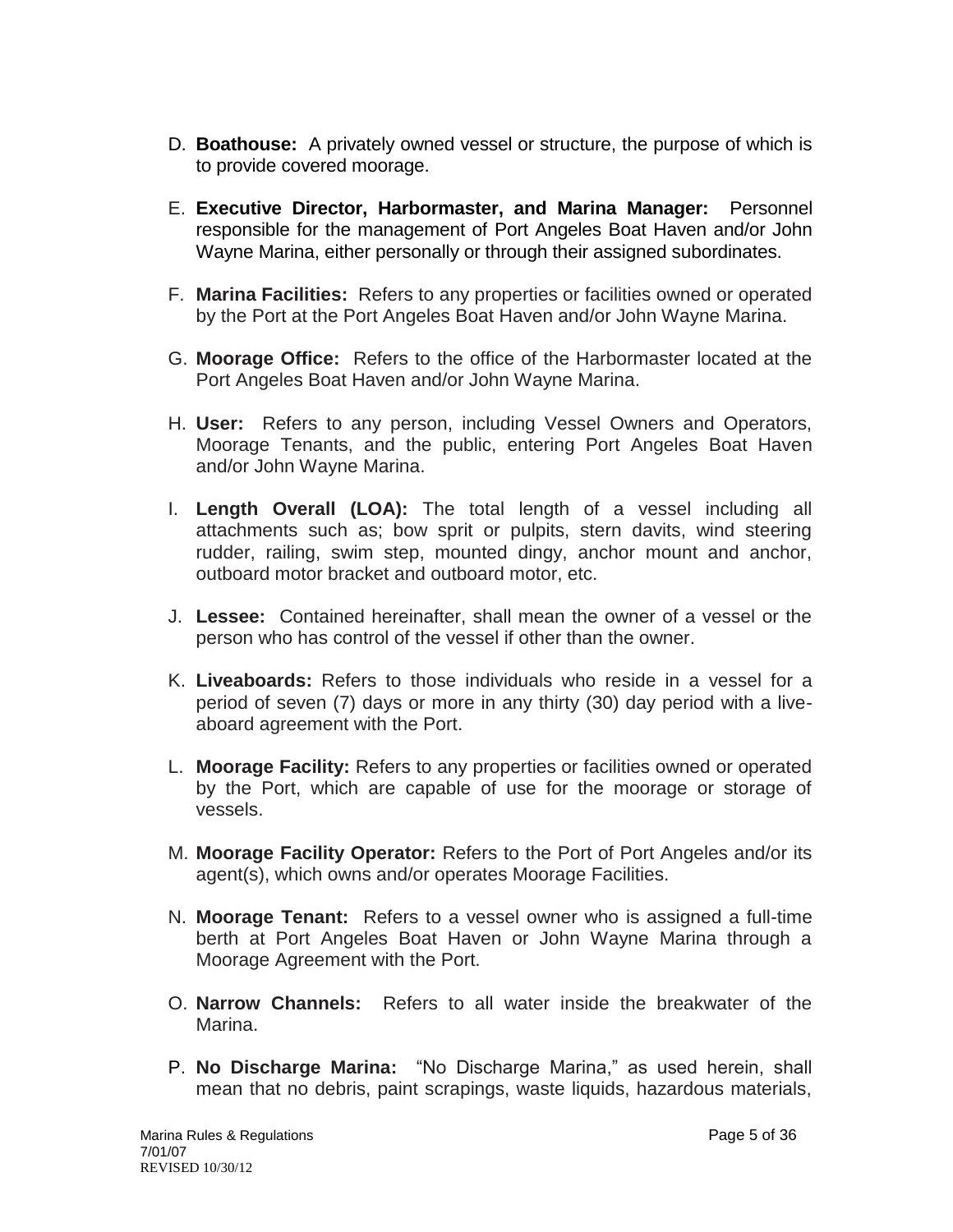etc., caused by a vessel owner's, operator's, or third party's maintenance or repairs to a vessel, is permitted into the water. See the Harbormaster Office for a list of the Port's Best Management Practices.

- Q. **Operator:** Refers to any person who operates a vessel.
- R. **Owner:** Refers to every person, firm, partnership, corporation, association, organization, or agent thereof with actual or apparent authority who, expressly or implicitly, contracts for the use of a Moorage Facility.
- S. **Pet:** Refers to dogs and cats and any other domestic animal not including service animals.
- T. **Port:** Refers to the Port of Port Angeles.
- U. **Port Charges:** Charges for moorage and storage, and all other charges owing or to become owing between a user and the Port, or under this tariff, including, but not be limited to, costs and expenses, including attorney's fees and court costs, incurred in salvage, termination, removal and/or sale of vessels.
- V. **Regular or Permanent Moorage:** Moorage for any vessel or structure whereby a moorage agreement has been entered into between the Port and the Moorage Tenant.
- W. **Seaworthy:** A vessel is considered seaworthy if it meets U.S.Coast Guard inspection standards and it is fully operable either with sail power or motor power and is fit to sail: suitable or in a fit state to sail safely on the ocean.
- X. **Transient Vessel/Transient Tenant or Guest Vessel:** A vessel using a moorage facility and which belongs to an owner who does not have a moorage agreement with the Port. Transient vessels include, but are not limited to: vessels seeking a harbor of refuge, day use, and overnight use of a moorage facility on a space-as-available basis. Transient moorage is subject to assignment by the Harbormaster.
- Y. **Vessel:** Refers to every variety of watercraft or other artificial conveyance capable of being used as a means of transportation on water. Vessel includes any trailer used for the transportation of the watercraft, as well as any boathouse.

#### <span id="page-5-0"></span>*1.6 Interpretation*

Marina management may interpret the reasonable intent of these rules to carry out the purposes of the rules.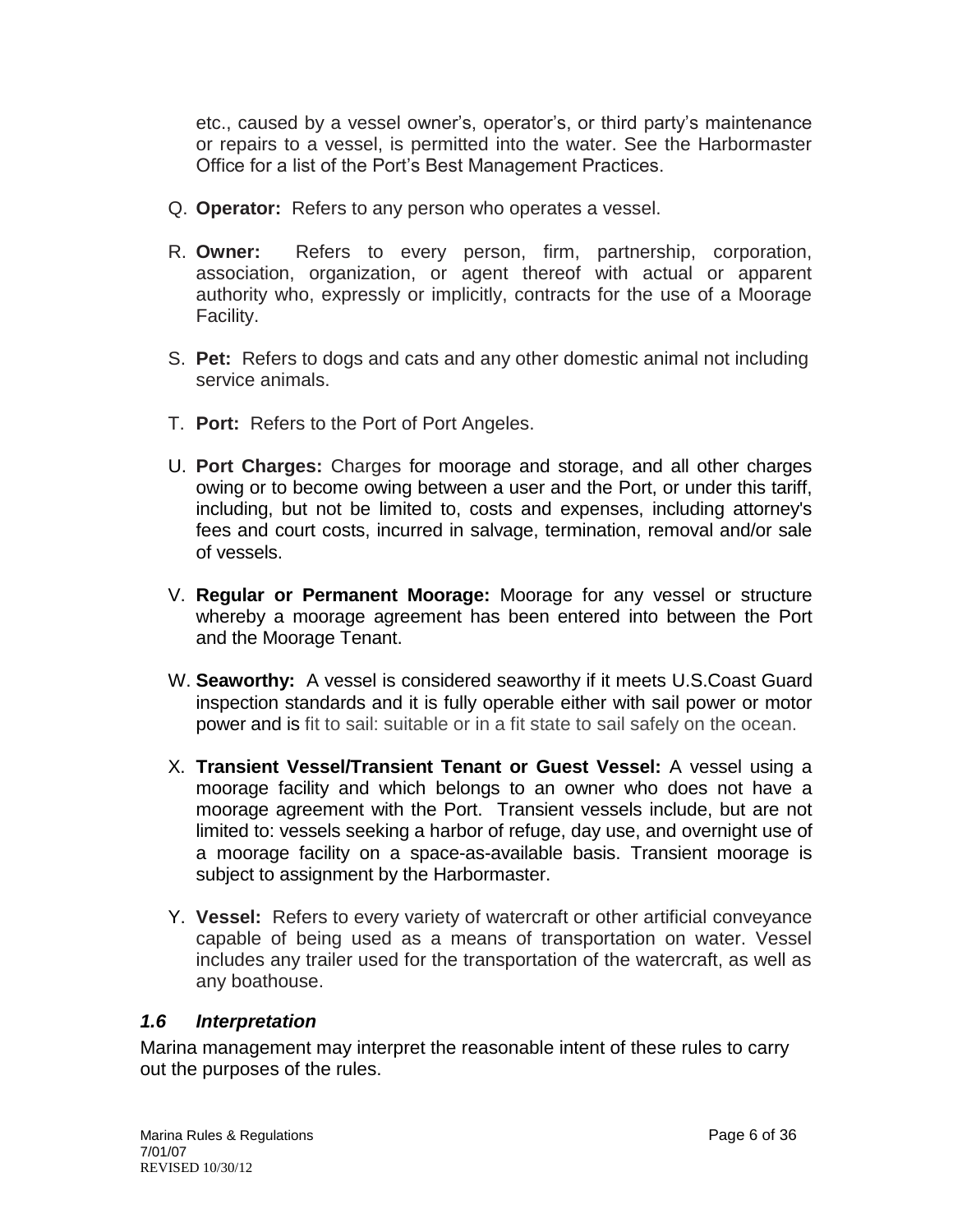# <span id="page-6-0"></span>*1.7 Authorization to Administer Rules, Regulations & Charges*

These Rules, Regulations and Procedures are written under the authority granted to the Port by Chapter 53.08 of the Revised Code of Washington ("R.C.W."), specifically R.C.W. 53.08.310 and 53.08.320 in their entirety. The Commission of the Port of Port Angeles (the "Commission") has granted the Executive Director, Marina Manager, and the Harbormaster, or his/her designee, authority to administer these Rules and Regulations.

The Executive Director, Marina Manager, and Harbormaster or their assigned subordinates may require persons violating these regulations to leave the Marina, and obtain assistance of law enforcement officers to protect property, lives, or preserve the peace. The Executive Director and the Harbormaster may interpret the reasonable intent of these Rules and Regulations to carry out the purposes of these regulations. The Harbormaster and his agents retain broad authority to ensure the safe and efficient operation of the Marinas. Under this authority, the Harbormaster may issue oral and written directives, promulgate rules and regulations, and enforce all applicable laws and regulations. The Harbormaster retains all necessary authority to protect property, public peace, and safety within the Marina.

Moorage tenants who violate these Rules and Regulations may be subject to cancellation of moorage, impoundments, and/or removal of the Moorage Tenant's vessel and the imposition of Port charges associated therewith.

Port charges for impoundments and/or removal of a vessel shall be assessed against the vessel, the owner of the vessel, and/or any other responsible person.

All Port, Municipal, County, State, and Federal regulations and laws, and generally accepted safety standards and requirements apply to all Marina users and vessels.

# <span id="page-6-1"></span>*1.8 Notification*

The Port has the reserved right to change the regulations from time to time. All users must, of their own accord, bear the responsibility of knowing and understanding the updated current regulations. A copy of the regulations is at all times available in the Harbormaster's Office. Extra copies are available upon request.

# <span id="page-6-2"></span>**2. General User Regulations**

# <span id="page-6-3"></span>*2.1 Hold Harmless*

All Marina users visiting or using the Marina or Marina facilities do so at their own risk and agree to indemnify and save the Port harmless from any loss or damage to personal property by fire, theft, or from any cause whatsoever and to indemnify and save the Port harmless from any and all liability for injury to or death of any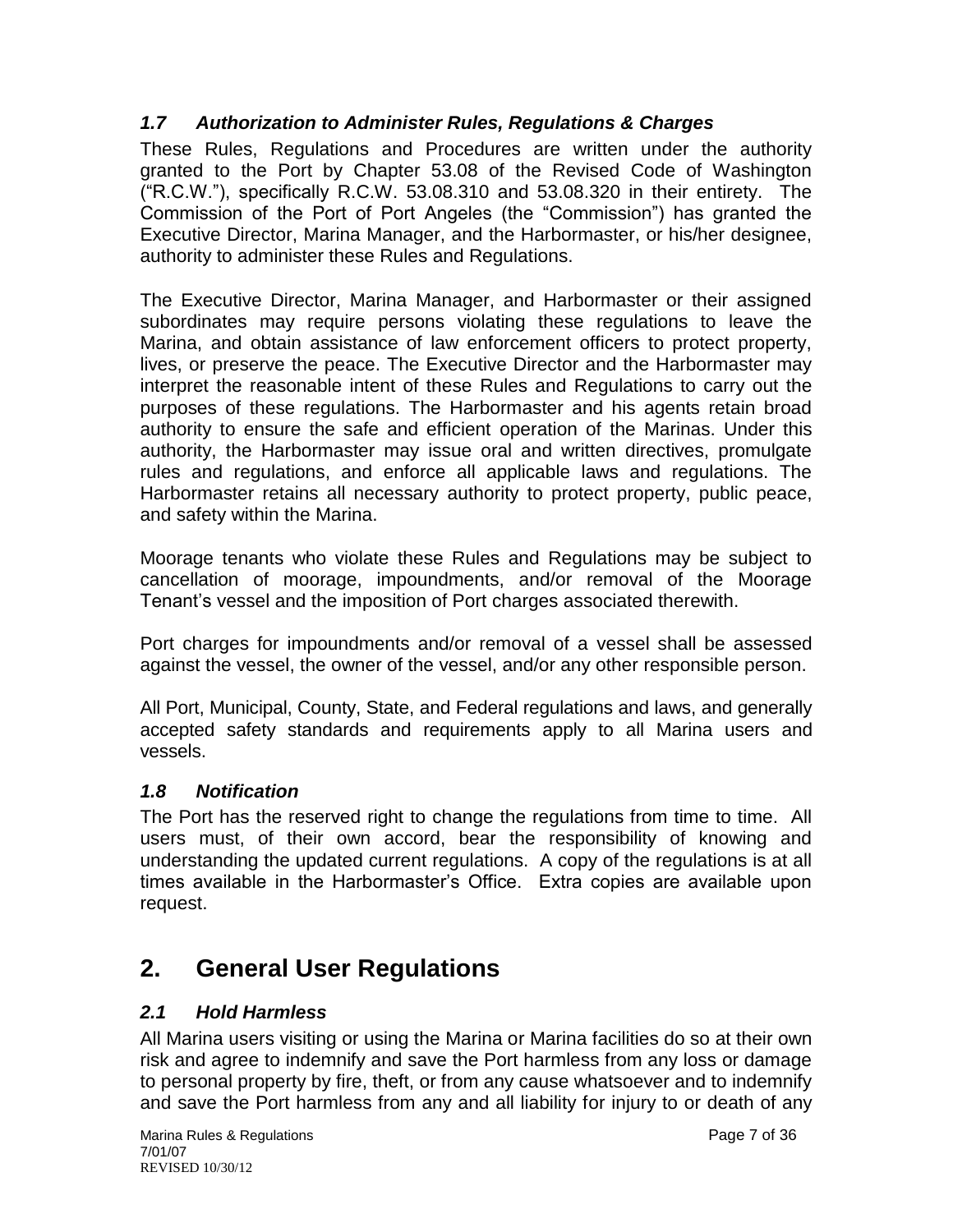person or persons or loss or damage to any property caused or occasioned by or arising out of the use of said Port's facilities by the Marina user which is not the result of the Port's sole negligence.

#### <span id="page-7-0"></span>*2.2 Liability Limitations*

The Port does not accept any liability for damages to property or injury or death of individuals caused by, or resulting from persons, corporations, agents, which occur on Port property.

The Executive Director shall be authorized to publish and enforce appropriate rules to insure security and safety on Port property including requiring appropriate hold harmless agreements, release agreements and evidence of insurance.

Such rules and their enforcement by the Executive Director or his subordinates shall be solely for regulation.

The Port assumes no responsibility for any loss or damage resulting from the use of Port property located within the Marinas property by said person, corporation, agent, or employee of a vessel owner.

Work performed on vessels moored at the Marinas must be accomplished in such a manner as to avoid interference with other users and must not constitute any hazard to persons or property. Such persons, corporations, agents or employees will comply with all Federal, State, City and Port Rules and Regulations.

#### **2.2.1** *Insurance*

Effective February 1, 2013 all persons who berth or store a vessel at the Marinas, including but not necessarily limited to, regular or permanent moorage, transient vessels or guest vessels, shall maintain insurance in force and good standing on the vessel. As a condition of using the Marinas and related facilities, the user shall have documentation available to Marina staff, upon request, which documents that the required insurance and designations are in force. Marina staff shall have the right, but not the obligation, to request such evidence of insurance. Written notification of any change or lapse of coverage, by the insurer, is required. Failure to provide satisfactory evidence of insurance or a copy of current insurance policy upon request by Marina staff may be grounds for denial or termination of berthage and all related privileges at the Port of Port Angeles. The Port may provide a written reminder if evidence of insurance is not provided within thirty (30) days. After sixty (60) days the Port may assess an additional Port charge of \$75.00 per month for non-compliance with vessel insurance requirements and after ninety (90) days the Port may terminate moorage.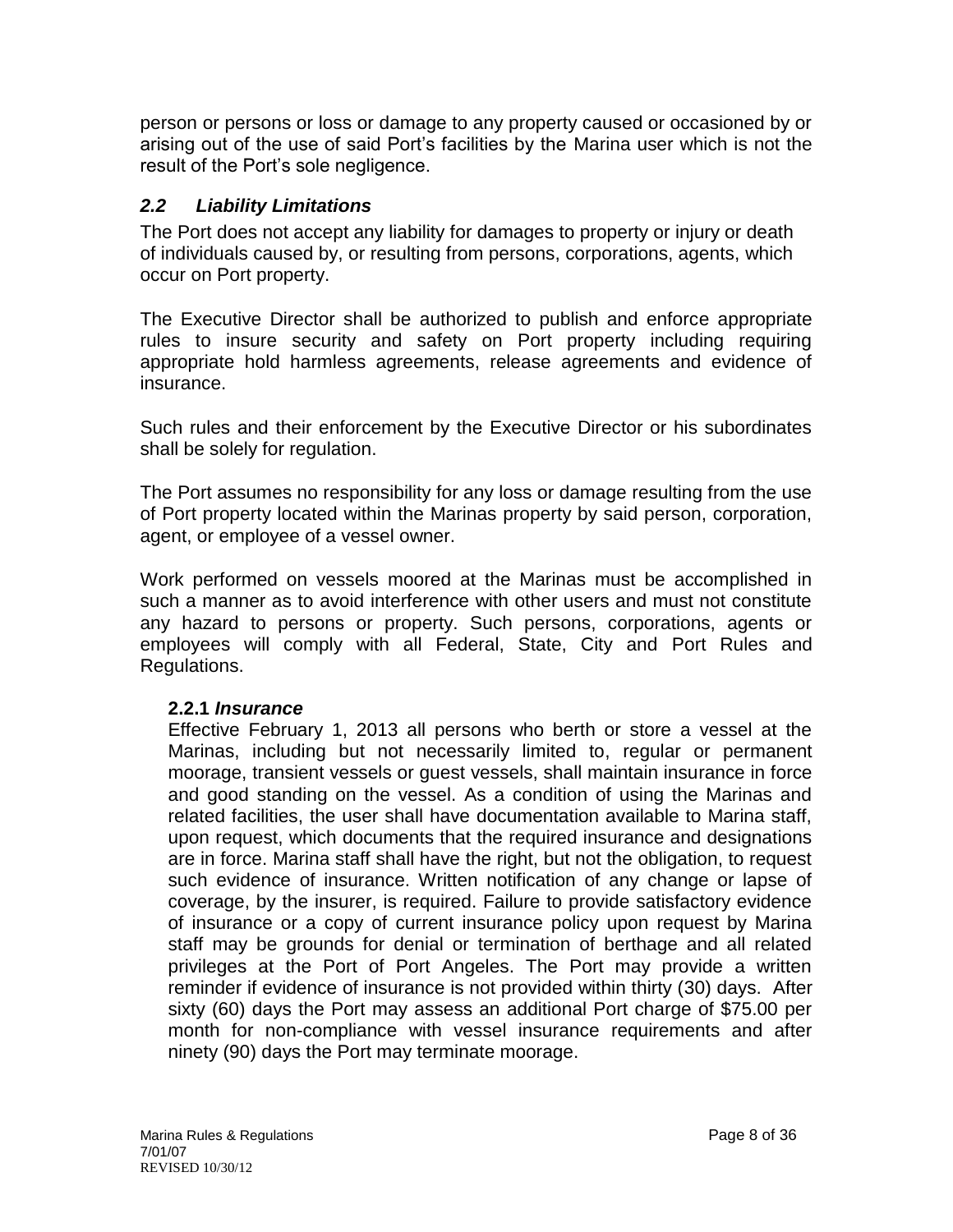- A. **Private vessels**. A private vessel is a vessel that is not actively used in business. Private vessel insurance shall provide Protection and Indemnity Liability coverage with limits of no less than Three Hundred Thousand Dollars (US\$300,000.00) per occurrence. The vessel owner shall provide Certificate of Liability Insurance form to the Marina office or the Port of Port Angeles administrative office within fifteen (15) days of executing the moorage agreement. Private vessels berthed for thirty (30) days or more, shall also designate the Port of Port Angeles as an "Additional Insured" to the insurance policy or provide other proof of insurance satisfactory to the Port. It is the responsibility of the vessel owner to update the Port of Port Angeles with a current Certificate of Liability Insurance form on an annual basis.
- B. **Commercial vessels.** Commercial vessels are vessels engaged in charter, tour, launch, shuttle services, or similar activities involving the transportation of passengers for hire, or where the general public is invited to the Marinas. Commercial vessel insurance shall provide Protection and Indemnity Liability covering the vessel, crew, and passengers with limits of no less than one Million Dollars (US\$1,000,000.00) per occurrence. The Port of Port Angeles shall be named as an "Additional Insured" on this coverage. Commercial vessels which are required to maintain Vessel Pollution Liability coverage by the United States Coast Guard and/or under the Oil Pollution Act of 1990 shall also provide evidence of this coverage. The vessel owner shall supply the Certificate of Liability Insurance form to the Marina office or the Port of Port Angeles administrative office within fifteen (15) days of executing the moorage agreement. All commercial vessels berthed for fifteen (15) days or more shall also have the Port of Port Angeles designated as an "Additional Insured" to the insurance policy or provide other proof of insurance satisfactory to the Port. It is the responsibility of the vessel owner to update the Port of Port Angeles with a current Certificate of Liability Insurance form on an annual basis.

#### <span id="page-8-0"></span>*2.3 Vehicle Traffic & Parking*

The Port has established traffic and parking regulations required for the safety and best utilization of the Marinas.

- A. All Marina Users shall observe posted speed limits. Unless otherwise posted on Marina roadways, the speed limit, within the Marinas, is 15 mph.
- B. The Port may establish traffic and parking regulations required for safety and utilization of the Marina facilities.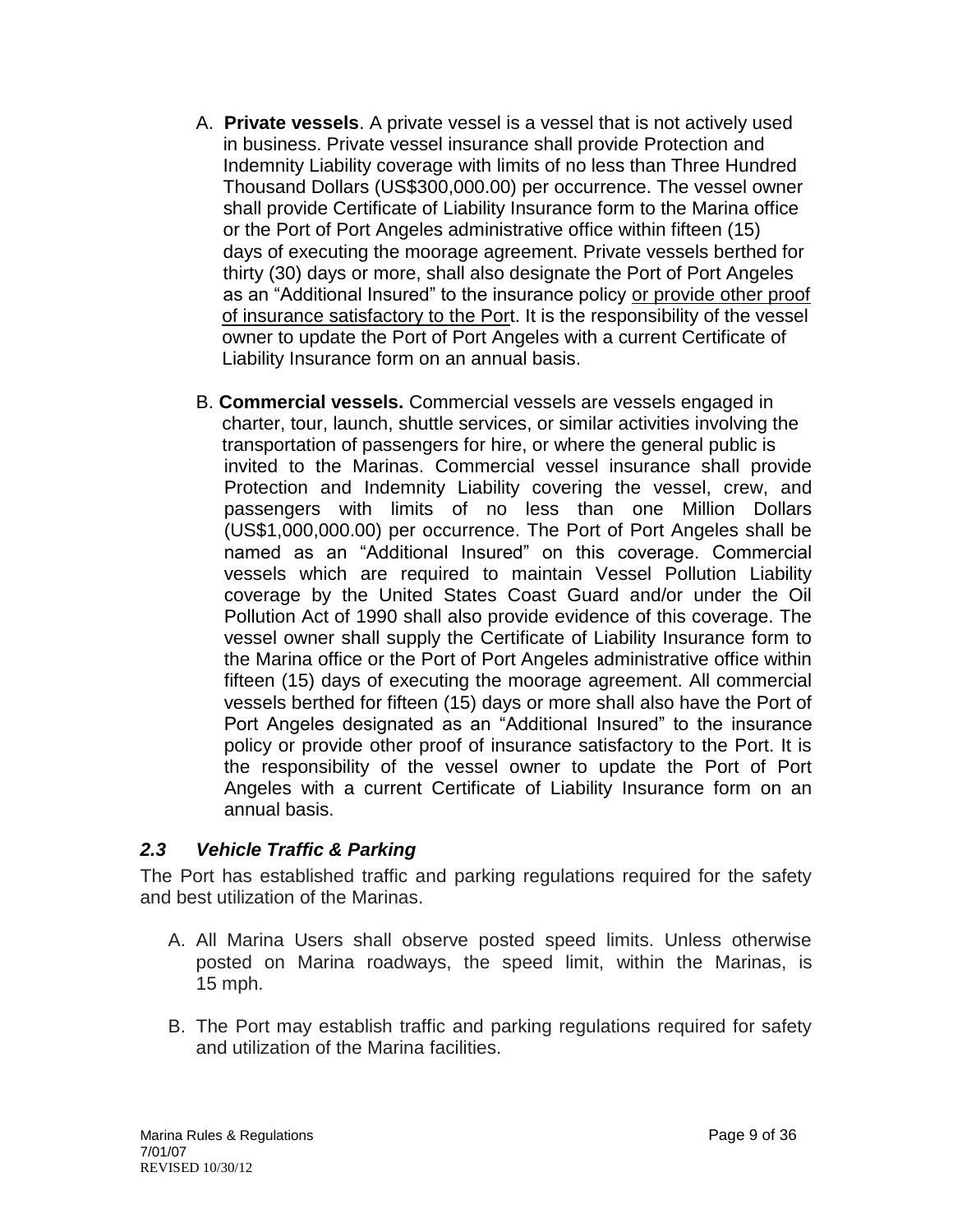- C. Parking in any area of the Marinas is limited to twenty-four (24) hours, unless otherwise posted or approved by the Port.
- D. Users of the Marina facilities shall only use designated parking areas.
- E. A vehicle parked in violation of these Rules, Regulations and Procedures shall be ticketed and or towed away at owner's risk and expense.
- F. The vehicle parking areas are to be used only for temporary vehicular parking in connection with the use of the Port's facilities.
- G. Marina users will not store recreational vehicles, travel or boat trailers, or any other personal property in parking areas.
- H. Living in, and/or sleeping in, cars, trailers, RV's or other vehicles in Marina facilities is prohibited.
- I. All vehicles and/or trailers utilizing the seventy-two (72) hour parking areas must have authorization from the Harbormaster and have an annual permit or payment of the daily launch/parking fee for trailers.
- J. Boat trailers will be permitted in launch ramp parking only if attached to the towing vehicle.
- K. The Harbormaster may provide extended parking for tenants who are on extended cruises subject to available parking. Written authorization is required via a permit and must be placed on the dash of the vehicle.
- L. Commercial activities in the Marina require written authorization from the Harbormaster. The Harbormaster may require offsite parking of vehicles involved in the commercial activity due to limited parking space available. (See Section 7 for additional information on Commercial Uses).

# <span id="page-9-0"></span>*2.4 Garbage/Waste*

- A. Dumpsters are provided throughout the Marina for the collection of boating generated refuse. All appropriate garbage will be deposited in these containers. No garbage, trash, oil, fuel, debris, or other material, liquid or solid, shall be deposited in the water, on land areas of the Port facilities, or on any floats or piers.
- B. Depositing of non-Marina related refuse in Port containers is PROHIBITED. Violators will be prosecuted and/or subject to civil penalties.
- C. If the Port determines that an individual has caused the Port to spend money to clean up any waste or debris as described above, such costs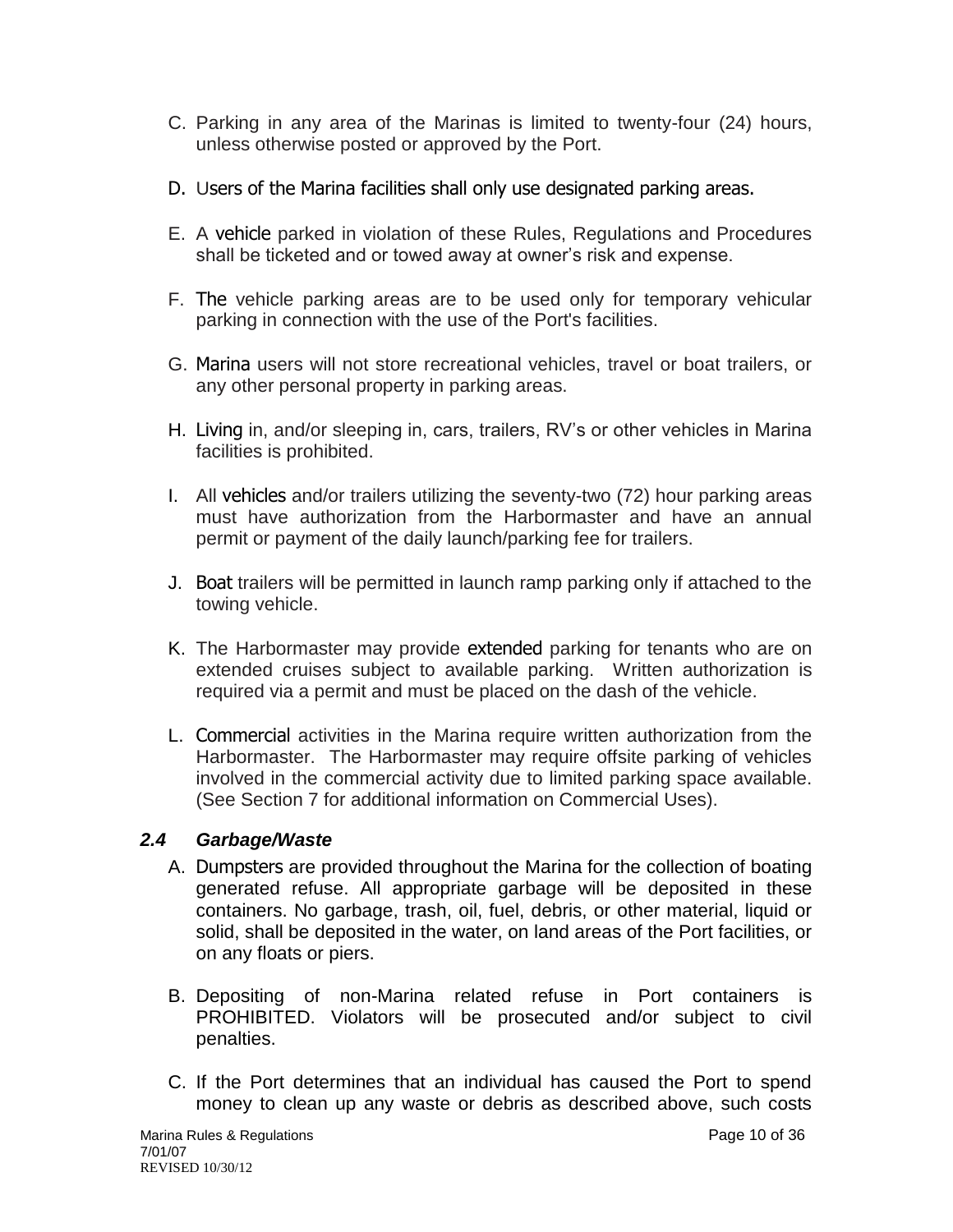will be the responsibility of, and charged to, that individual or assessed against his/her vessel subject to being collected as a lien against the vessel and through foreclosure proceedings allowed by law.

D. Users of the Marina are encouraged to note vehicle license numbers of violators and to **report such incidents** to the Harbormaster's Office.

### <span id="page-10-0"></span>*2.5 Storage*

Storage of rowboats, skiffs, dinghies, rafts, nets, reels, and other items of equipment shall be as designated by the Harbormaster. Any of the above items or other equipment or gear located without approval of the Harbormaster shall be subject to removal as a nuisance.

A. Dinghies, rowboats, skiffs or other such vessels are not allowed on floats. A dinghy is considered any watercraft 12 feet in length or less including any overhangs or protrusions from the vessel. They must be stowed on Tenants vessel or if small enough so as to not interfere with the regular berthage of any vessel (at the discretion of marina management), moored in the water so as to not exceed the No Overhang policy. Berthed dinghies must be maintained. Dinghies that collect water or are otherwise not maintained will be impounded at the owner's expense. Dinghies may not be used as storage units. Storage of personnel gear is defined as any gear except for necessary equipment or accessories for the operation of the dinghy.

Tenders, chase boats, and other vessels larger than 12' that cannot be stored onboard Tenants Vessel will be charged according to the current rates and fees.

#### <span id="page-10-1"></span>*2.6 Visitors After-Hours*

Only vessel owners and authorized guests are allowed in Marina facilities between 5:00 pm and 8:00 am without prior permission from the Harbormaster. Between 5:00 pm and 8:00 am moorage tenants should make arrangements to meet their guests at the head of the ramp and escort them to their vessel.

# <span id="page-10-2"></span>*2.7 Conduct*

- A. Behavior which violates any provision of applicable law, including noise disturbances, is prohibited.
- B. The consumption of alcoholic beverages, except within licensed premises or on private vessels, is prohibited, unless otherwise permitted by the Port. The use of illegal drugs is prohibited in all areas of the Marina.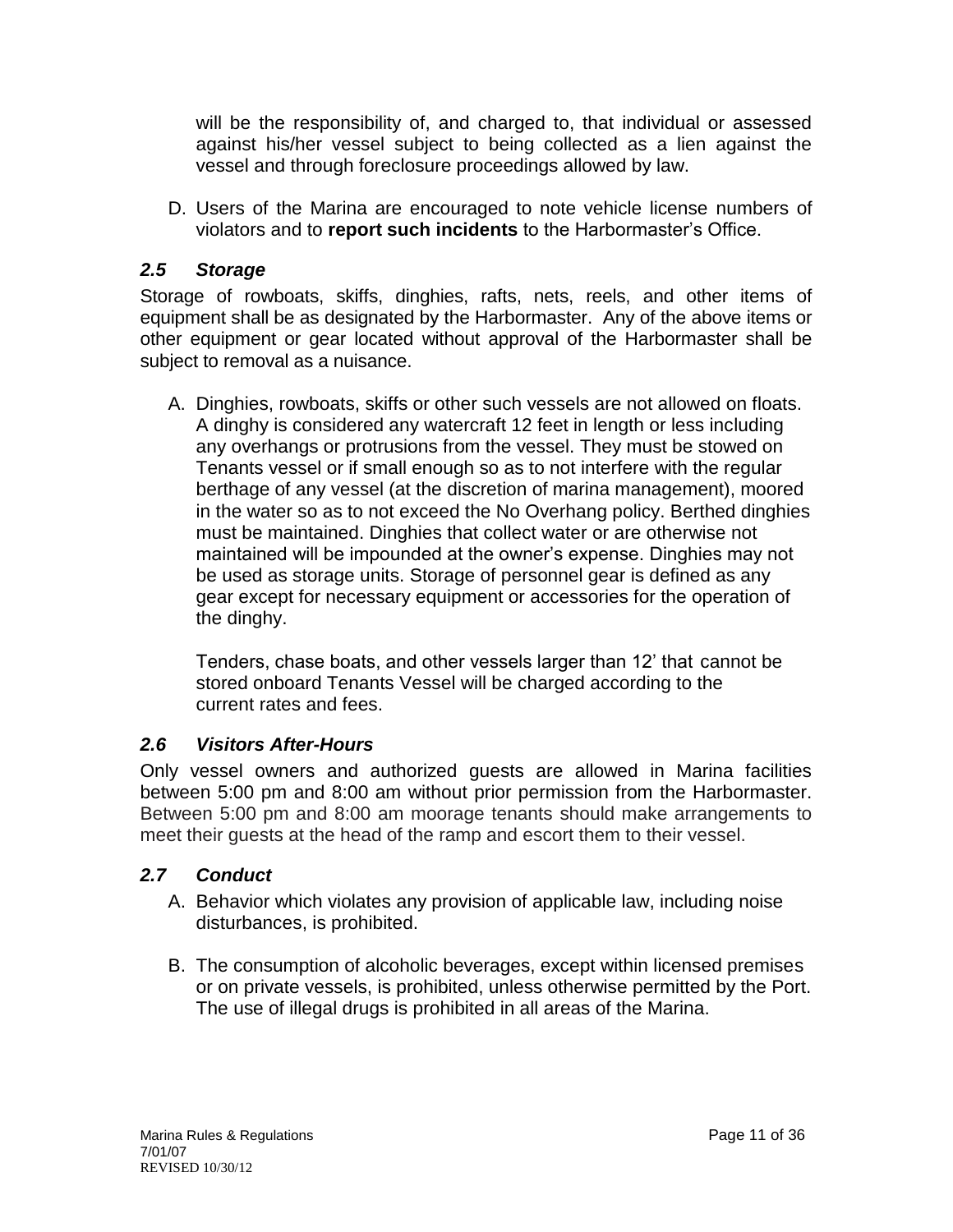### <span id="page-11-0"></span>*2.8 Restroom & Shower Facilities*

#### A*. (Specific to Port Angeles Boat Haven)*

Restroom facilities are available to all Marina Users during daylight hours. Only Moorage Tenants are permitted to use the restroom and shower facilities designated "Marina Tenants Only." Afterhours access to all restroom facilities is limited to Moorage Tenants. Tenants will be issued a security access card to access restrooms, shower and security gates Access cards are for the express use of the tenant and immediate family members. Guests of moorage tenants may use the Tenant facilities only if the Tenant is present in the Marina complex.

#### B. *(Specific to John Wayne Marina)*

*Restroom facilities are available to all Marina Users 8:00 am until 10:00 pm. Shower and Laundry facilities are only available to Moorage Tenants.* Tenants will be issued a security access card to access restrooms, shower and security gates. Access cards are for the express use of the tenant and immediate family members and are not to be shared. Guests of moorage tenants may use the Tenant facilities only if the Tenant is present in the Marina complex.

#### <span id="page-11-1"></span>*2.9 Children*

Children under twelve (12) must be supervised by a parent or other responsible adult while on piers and floats and in the parking lot.

# <span id="page-11-2"></span>*2.10 Pets*

Pets are not allowed anywhere within the gated Marina complex without written permission of the Harbormaster. All pets must be on a leash and under the owner's control at all times while in the Marina complex. Pet owners are required to clean up after their pets and dispose of the waste in proper waste containers.

#### <span id="page-11-3"></span>*2.11 Swimming, Waterskiing, and Scuba Diving:*

These activities are not permitted in the Marinas except for divers employed in working upon the underwater portion of vessels or employed by the Port.

#### <span id="page-11-4"></span>*2.12 Signs, Handbills, Flyers & Pamphlets*

- A. Distribution of commercial advertising or handbills on vehicles or vessels is not permitted within the Marina complex.
- B. Bulletin boards are provided for the posting of signs advertising materials, products, services, events, etc. related to boats and boating. Postings are allowed for up to sixty (60) calendar days and must be marine related.

#### <span id="page-11-5"></span>*2.13 Bicycles, Skateboards, Roller Skates*

A. Riding of bicycles, skateboards, roller skates, or similar vehicles on floats is prohibited.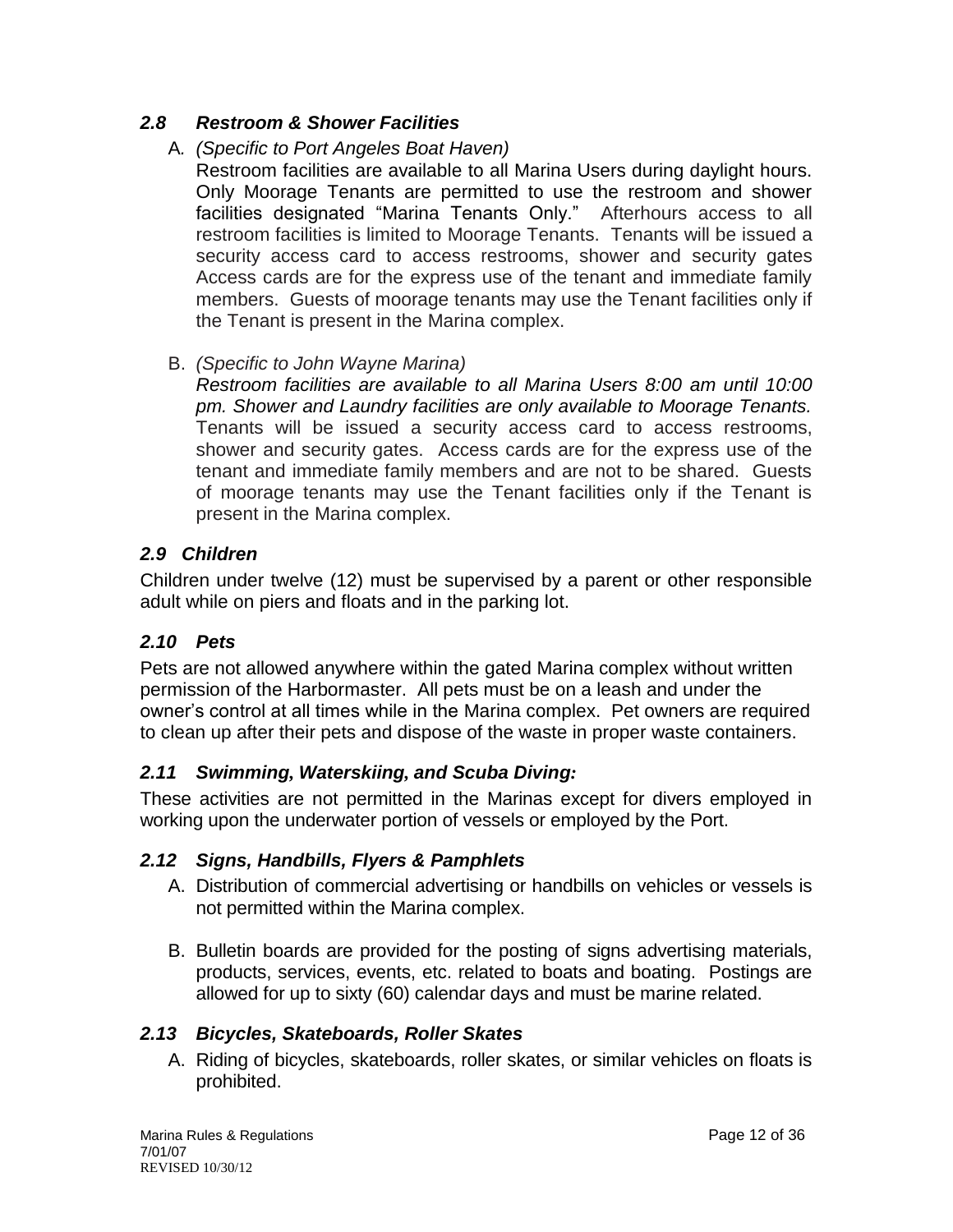B. Riding of bicycles, skateboards, roller skates, or similar vehicles in the Marina and parking areas is prohibited other than for the express purpose of transiting the area.

# <span id="page-12-0"></span>*2.14 Fireworks*

Fireworks of any type are prohibited at all times within the Marina complex.

#### <span id="page-12-1"></span>*2.15 Hazardous Material Spills*

All hazardous material spills (such as oil, diesel, gas, hydraulic fluids, paints, solvents, antifreeze, etc.) must be reported immediately to the U.S. Coast Guard and the Harbormaster. Marina users are responsible for any environmental cleanup assessments and costs caused by their activities.

#### <span id="page-12-2"></span>*2.16 Overnight Camping*

Overnight camping is not permitted anywhere in the Marina.

#### <span id="page-12-3"></span>*2.17 Violation of Rules*

The violation of any regulation governing Marina facilities and lands may cause the Port to revoke the privilege of use of such facilities and lands. Violators are subject to exclusion from Port property and further subject to prosecution upon failure to stay off Port property.

### <span id="page-12-4"></span>*2.18 Emergency Assistance*

# **\*\*\* CALL 911 FOR EMERGENCY SERVICES \*\*\***

# <span id="page-12-5"></span>**3. Vessel Operations**

#### <span id="page-12-6"></span>*3.1 Vessel Registration*

All users of vessels entering the Marina shall promptly register at the Harbormaster Office and pay moorage charges in accordance with these regulations. Failure to comply will result in charges to include all applicable moorage, fees, and penalty charges.

It is the responsibility of all moorage tenants to keep current contact information on file at the Harbormaster's Office including: Mailing address, telephone number and boat registration details.

#### <span id="page-12-7"></span>*3.2 Vessel Identification*

A. **Vessel Registration**: All vessels within the Marina must be registered with the State of Washington or their country of origin.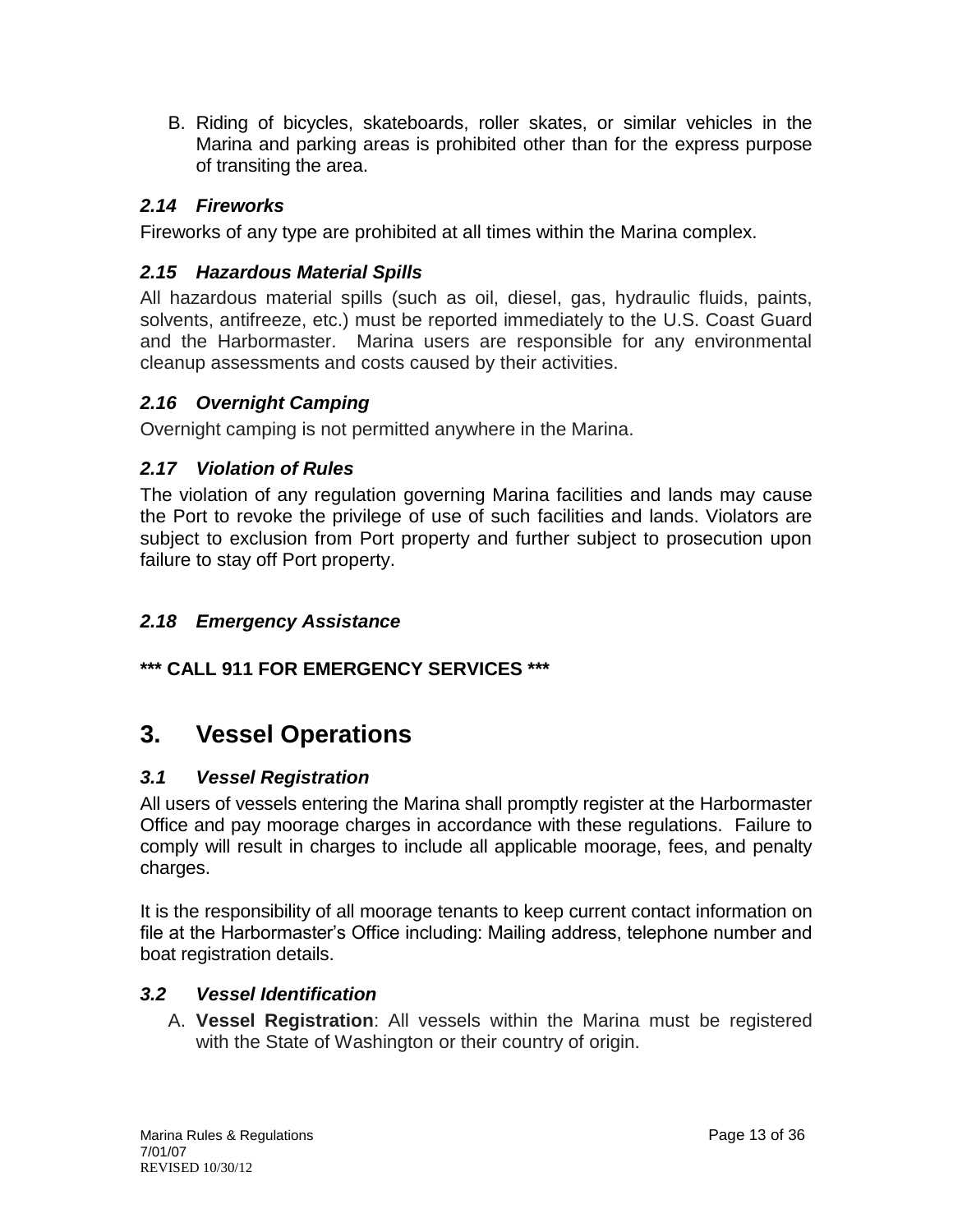- B. **Vessel Identification**: All vessels in the Marina must have one of the following three (3) current, valid identifications permanently affixed to the hull and clearly visible from the outside:
	- 1) The Federal documented name and number of the vessel listed with the Port; or
	- 2) A Washington State registration decal and numbers; or
	- 3) An official registration from any other state or foreign country.

# <span id="page-13-0"></span>**3.3 Maneuvering**

- A. The movement of vessels in moorage areas between piers is permitted only for the purposes of mooring and transit.
- B. The speed limit for vessels in the Marina is four (4) knots or no wake, whichever is less.
- C. Vessels, vehicles, property, gear or equipment must be parked, stored, moored or maneuvered in a safe manner.

# <span id="page-13-1"></span>*3.4 Seaworthiness*

Vessels moored in the Marina must be free of hazardous conditions, as determined by the Harbormaster, and ready for cruising in local waters. The Port and/or the Harbormaster do not undertake to enforce workplace safety standards aboard vessels moored at the Marina.

- A. Vessel Owner agrees to grant permission for the on-board inspection of his/her vessel upon reasonable request by the Port; Harbormaster; U.S. Coast Guard Boarding Officer; U.S. Coast Guard Auxiliary Vessel Examiner; or federal, state, or local law enforcement official. Failure to grant such permission may be cause for determination of unseaworthiness and/or termination of moorage.
- B. Vessels which, because of their size, condition, or construction, are deemed by the Port to be hazardous to Port property or other vessels may be denied moorage or have their moorage immediately terminated. In the event of moorage termination, the Owner must remove the vessel from the Marina within five (5) days after the termination notice is personally provided or mailed to the Owner.

Provided, however, that the Port may take, at the Owner's expense, all actions necessary, including hauling the vessel out of the water, if the Port believes that the vessel is in immediate danger of sinking or damaging other property. The Port is not obligated to inspect, nor does the Port warrant or guarantee, the condition or seaworthiness of any vessel.

# <span id="page-13-2"></span>*3.5 Living Aboard*

Except for those living aboard for less than seven (7) total days in any one month, Port policy requires all Liveaboards to receive written permission of the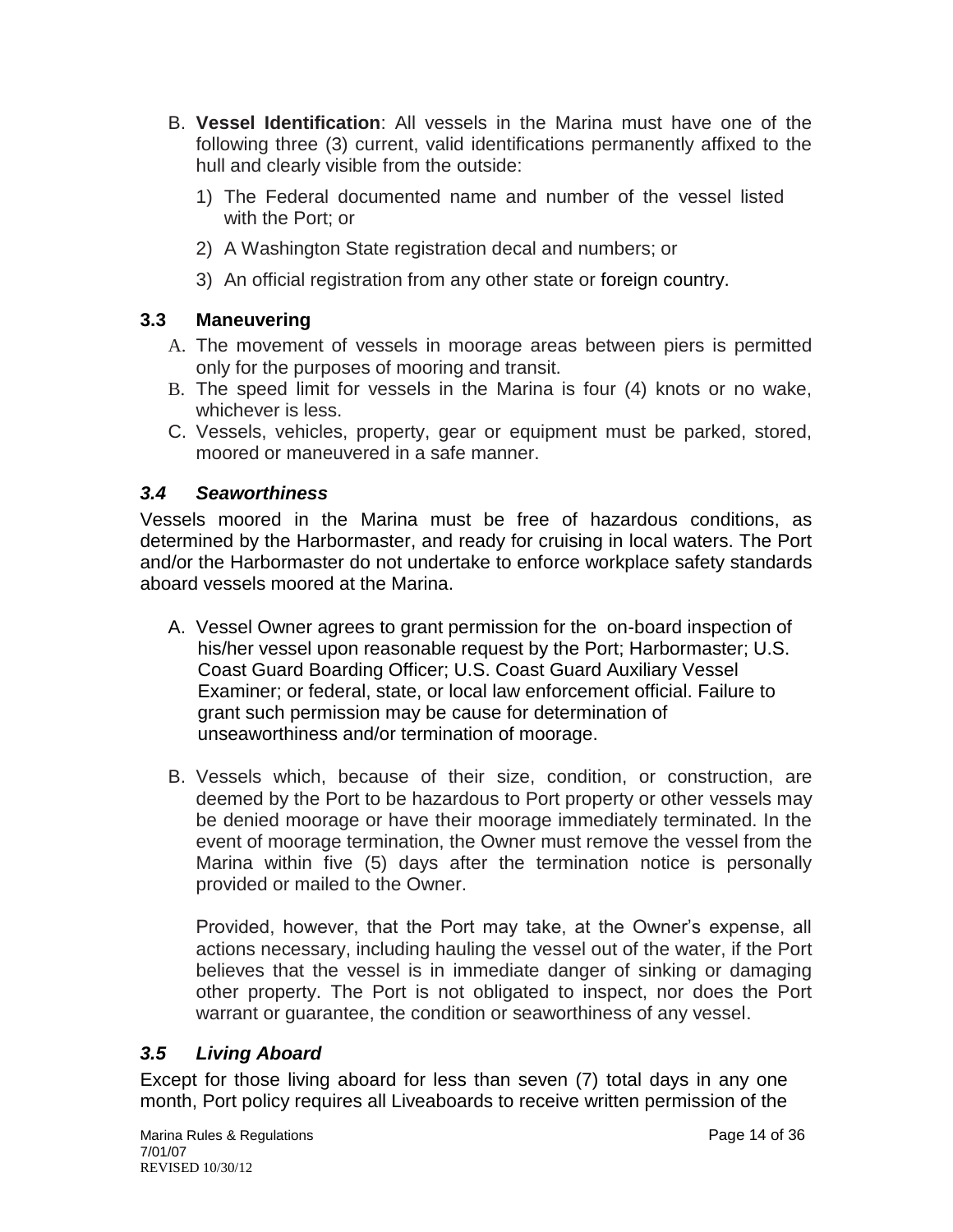Port Executive Director or his/her designee. The Executive Director or his/her designee will enforce the rules and regulations for Liveaboards and require written documentation for all Liveaboard approval. (See "Liveaboards" Section 5).

# <span id="page-14-0"></span>*3.6 Assignment and Subleasing*

Tenants may sublease up to seven (7) months in a twelve-month period, provided that the sublease has been approved and recorded in the Harbormaster's Office. While subleasing, the tenant will continue to receive and be responsible for the moorage bill and charges accrued in connection with the berthage space.

# <span id="page-14-1"></span>*3.7 Port Use of Vacant Tenant Slips*

The Port of Port Angeles recognizes that the Port Angeles Boat Haven and John Wayne Marina are popular destinations for transient boaters and that it has a strong obligation to be responsive to providing moorage for visiting vessels. For this reason, and in consideration of the safety and security of moorage tenants, any time a leased space will be vacant for an extended period of 48 hours or more; the moorage tenant is required to notify the Marina Office prior to such vacancy with the time and date of departure and the estimated time and date of return. Unoccupied slips will be utilized for transient moorage at the discretion of the Harbormaster. Revenues for transient moorage in unoccupied tenant slips will be collected by the Harbormaster on behalf of the Port of Port Angeles and the tenant on record will continue to be responsible for regular moorage fees to the Port. The Port recognizes reciprocal agreements exist between Yacht Clubs and will provide appropriate accommodations per these agreements subject to written terms mutually agreed to by the Yacht Club and the Port.

# <span id="page-14-2"></span>*3.8 Discharge of Sewage from Vessel*

The Port maintains sewage pump out/dump stations for use by all Moorage Tenants, as well as Guest and Transient Vessel Owners.

- A. The discharge of sewage from toilets or holding tanks into the Marina waters is prohibited. Vessel Owners that discharge sewage into the Marina waters may be subject to termination of their moorage agreement, including the payment of all Port Charges occasioned by the discharge and/or any fine levied against the Port as a result of such discharge.
- B. To prevent the discharge of gray water, the Port encourages the use of shore side facilities.

# <span id="page-14-3"></span>*3.9 Used Oil Disposal*

Marina Users changing oil in vessels shall be responsible for the final disposal of the used oil. Used oil recycling stations are available for disposal of uncontaminated used oil only.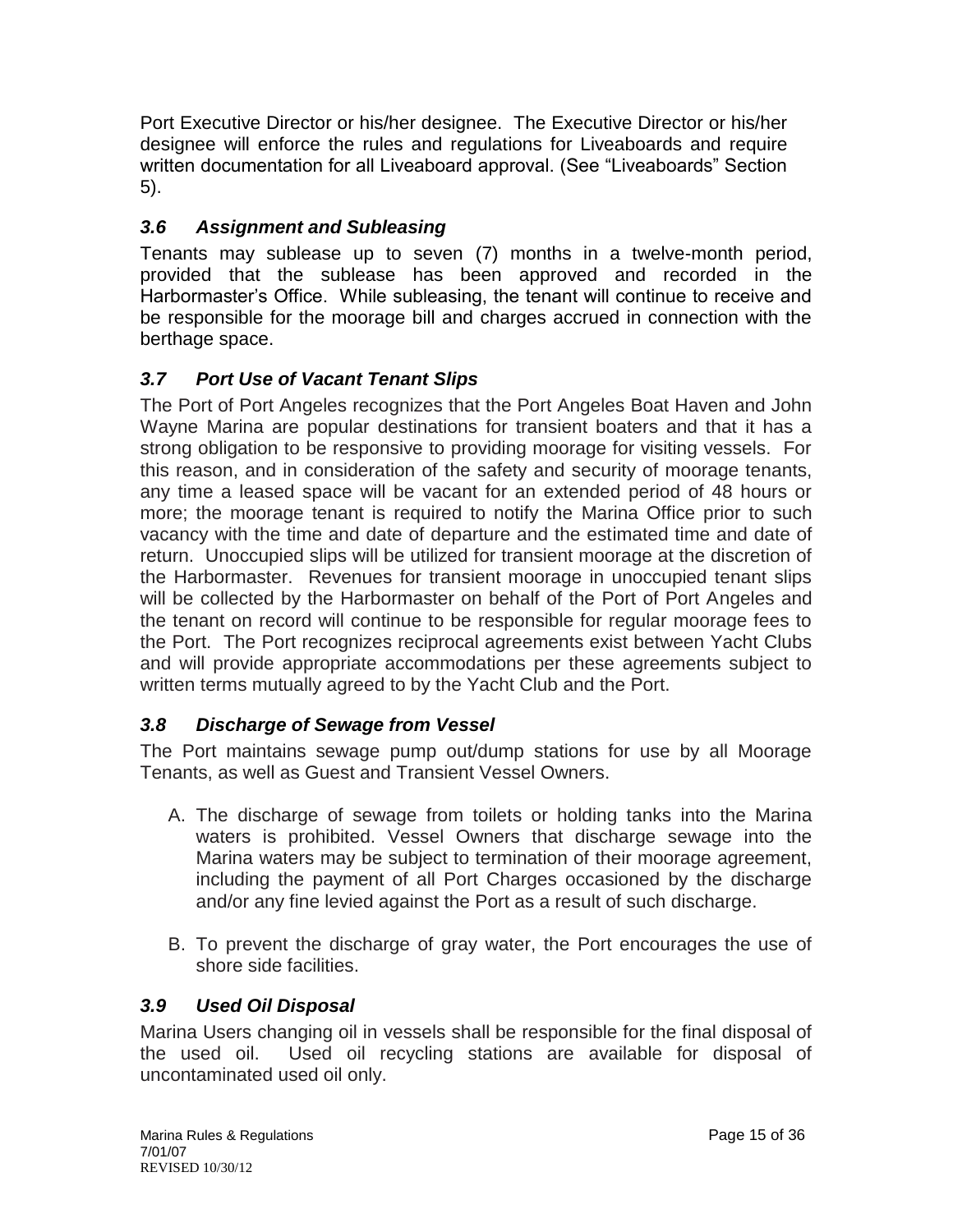#### <span id="page-15-0"></span>*3.10 Open Fires Prohibited*

Open fires are prohibited in the moorage areas, including cutting torches, welders, wood burning stoves or anything that would constitute a fire hazard.

#### <span id="page-15-1"></span>**3.11** *Moorage of Vessels*

- A. Moorage tenants are responsible for adequate fendering to protect their vessels and adjacent vessels and for securely mooring their vessels with adequate bow, stern and spring lines. Users are also responsible for safe and secure stowage of all vessel running gear, sails and equipment. In the event the Port deems it necessary to re-secure a vessel or its equipment the Port will charge the user for all materials, equipment time and labor used.
- B. Berths may be occupied by one or more vessels; however, each vessel shall be tied alongside the finger float. Vessels shall be securely tied with adequate lines in serviceable condition to prevent breaking loose of the vessel. Double berthing or rafting of vessels will not be permitted unless specifically authorized by the Harbormaster.
- C. Moorage users shall be liable for any damages or injuries resulting from improper mooring of their vessel.
- D. In the event the Port deems it necessary to reposition a vessel or its equipment, the lessee agrees to grant the Port right of access for this purpose. The Port will charge the user for all materials, equipment time and labor used but not less than a minimum administrative charge of \$50.00.
- E**.** No Overhang: John Wayne Marina and Port Angeles Boat Haven have a "no overhang" policy for all vessels moored at the marina. (Excluding designated slips authorized by the Harbormaster), this means that if any portion of your vessel, its gear (i.e., swim step, bow pulpit, bow sprit, rails, outboard motors, etc.) extends beyond the end of the concrete finger pier, or the walkway, the vessel is considered too long for the slip and may be relocated to the appropriate size slip. Bowsprits hanging over the float are prohibited. Many vessels may be portrayed by the vessel manufacturer as a specific size, but actually may be several feet longer. The LOA will be determined by actual measurement by Harbormaster.

#### <span id="page-15-2"></span>*3.12 Use of Floats, Piers and Ramps*

- A. Vessel owners, operators, crew or guests using the Marina are required to keep the pier and the finger float in the vicinity of their vessel clear at all times.
- B. Storage of oily rags, open paints or other flammable or explosive material is not permitted in Marina facilities including boathouses.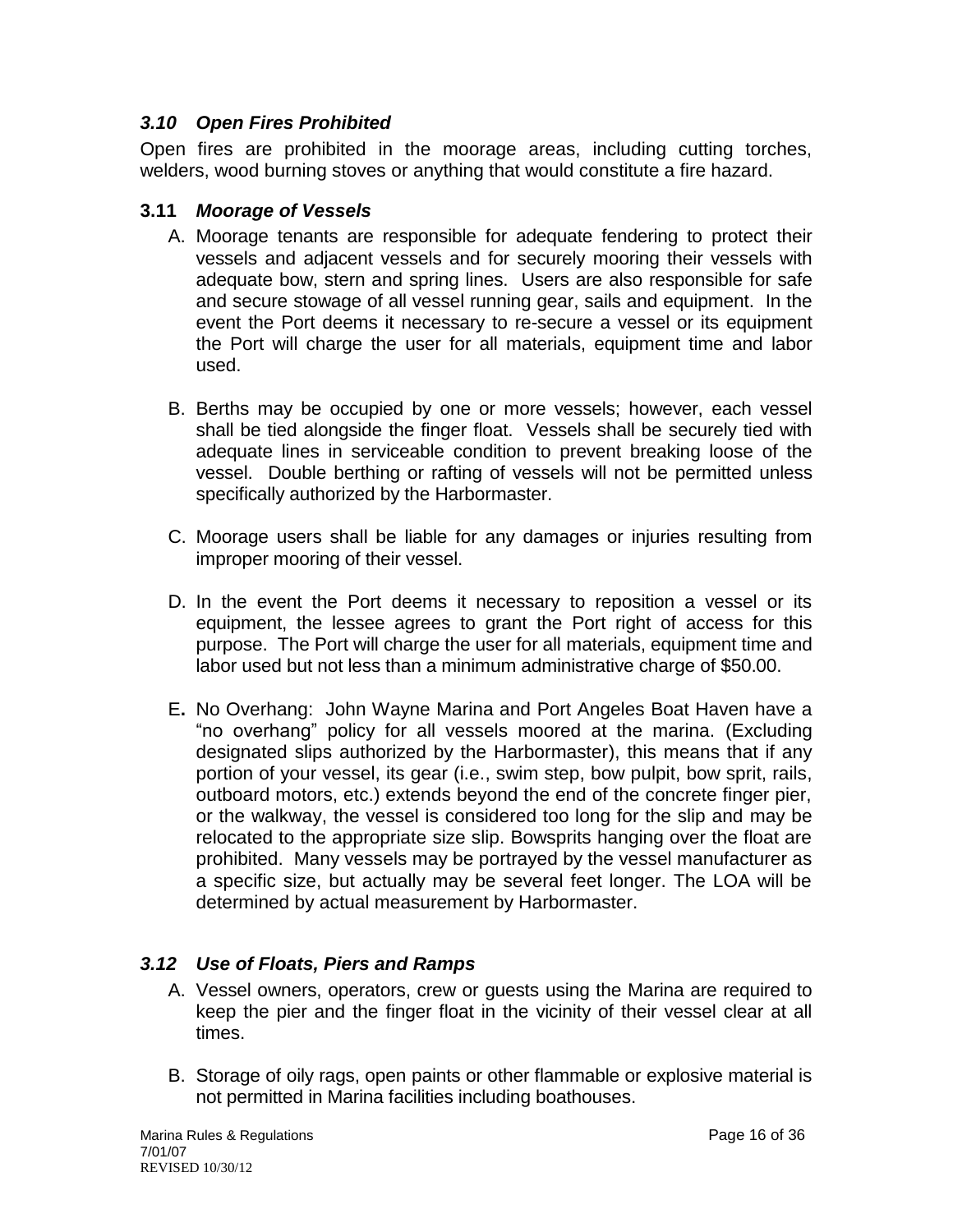- C. Storage of anything on piers or floats is prohibited except in Port leased dock boxes (where provided).
- D. Moorage Tenant shall not place equipment, structures, or other items on the float unless otherwise authorized in writing, nor shall Moorage Tenant alter, add to, damage, or otherwise disturb the float structure.
- E. Dock stairs, when authorized by the Harbormaster, must be of lightweight construction and may not be wider than half the width of the finger float. Dock stairs will not be permitted on any head walk or cross float.
- F. Antennas shall not be affixed to any float, piling, pier, or structure within the Marina complex.
- G. Potable water hoses, wash down hoses, or garden hoses must be stored or in Port leased dock boxes. Hoses are not permitted to be stored on any dock or float.
- H. Launch Ramp: The Port of Port Angeles owns and maintains two launches in two areas: Port Angeles West [Boat Haven](http://www.portofpa.com/marinas/port-angeles-boat-haven.html) in the Port Angeles harbor and [John Wayne Marina](http://www.portofpa.com/marinas/john-wayne-marina.html) on Sequim Bay.

The Port of Port Angeles charges a nominal fee for launching boats at these marinas. Fees are used to maintain these boat ramps and ultimately keep them easily accessible and safe to use. Annual use permits are available for frequent launch users.

Moorage tenants' using the launch ramps are subject to the current fees for launching of all vessels using Port launch ramps. There will be no charge for hand launched dinghy's, skiffs, kayaks, and inflatables using the East boat launch ramp at PABH or Beach access trail located in the south parking lot at JWM.

#### <span id="page-16-0"></span>*3.13 Electrical Power*

- A. Description
	- 1) Designated berths are provided with 110-volt or 220-volt electrical service.
	- 2) Replacement of burnt out receptacles, due to excessive load use or improper plugs, may result in upgrading of service at the moorage tenants expense as well as the charges for replacing the receptacles.
	- 3) Vessels moved at Port convenience will, if available, be furnished equivalent power outlets at Port's expense.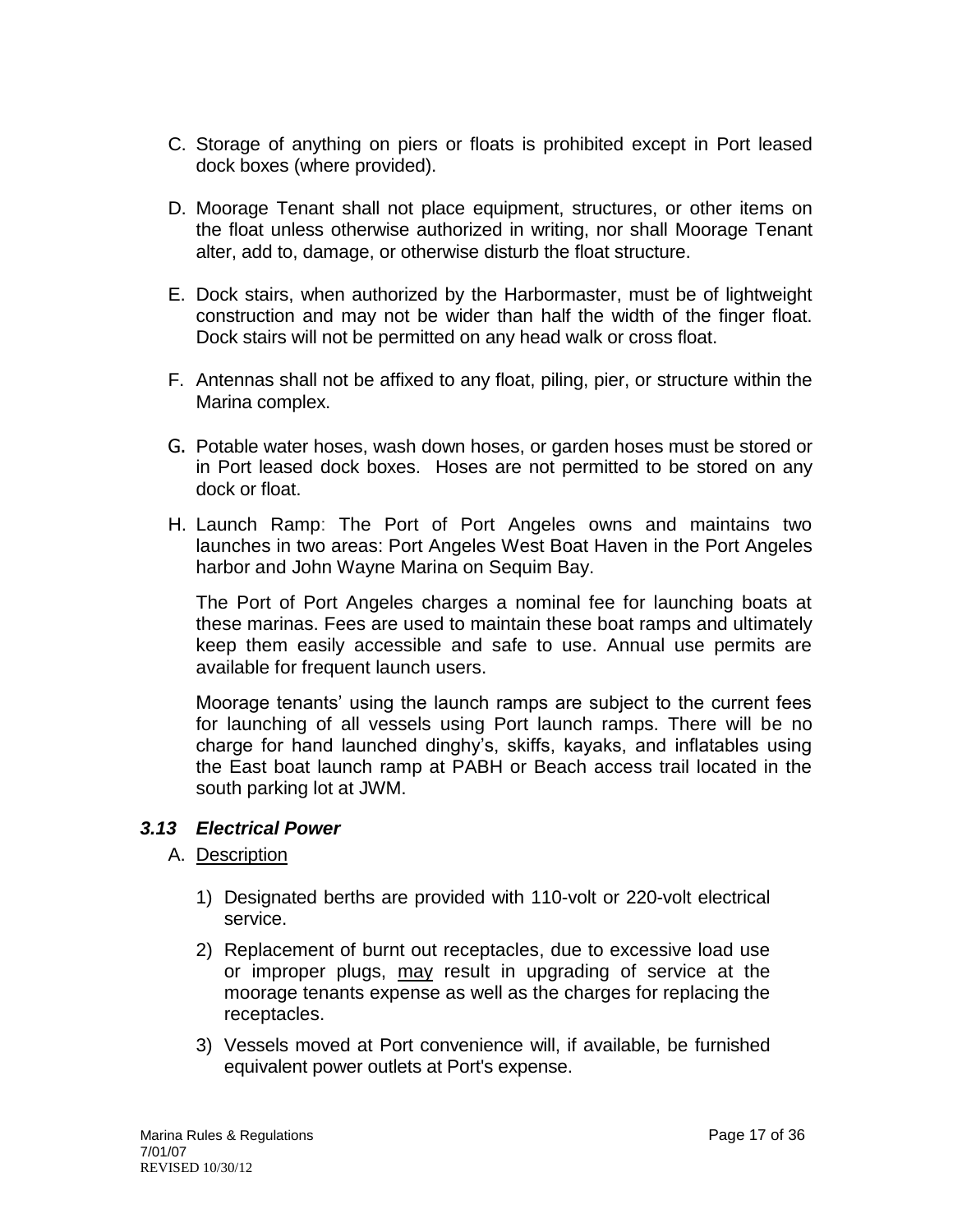- 4) The Port does not guarantee continuity of electric service to any vessel, the characteristics of any service that is provided, or the characteristics of the vessel service circuit breaker or assume responsibility for any inconvenience, loss or damage caused by any interruptions to electric service.
- B. All service connections between the Port outlets and the vessel, and all utilization equipment upon the vessel shall conform to the applicable city code.
- C. Shore power cords must be secured so that they will not hang into the water or constitute a hazard to pedestrian traffic on the floats.
- D. All shore power connections must be marine grade with cords designed for marine applications.
- E. Shore power cords are to be secured so that they cannot cause damage to receptacles or meter bases.

#### <span id="page-17-0"></span>*3.14 Potable Water*

Potable water service on the floats is not designed for permanent or fixed connection to boats or boathouses. Potable water should be used as needed for wash-down or to fill tanks, then shut off at the standpipe on the dock and disconnected. Under no circumstances should the potable water service be connected to a boat or boathouse and left on at the dock service valve. Vacuum breakers are installed on each standpipe in accordance with City standards and shall not be tampered with by Marina users or tenants.

#### <span id="page-17-1"></span>*3.15 Vessel Maintenance*

The Port maintains a "No Discharge" policy in the Marinas. All work on vessels in the water must comply with the Port's Best Management Practices and Regulations of the State of Washington Department of Ecology. See the Moorage Office for a list of the Port's Best Management Practices.

- A. Welding or plate burning is not permitted in moorage areas. All hot work must be done at specific docks, as designated by the Port. Hot work permits must be obtained, with payment of associated fees, from the local Fire Marshal for this activity.
- B. Spray painting, sandblasting, grinding, chipping or open sanding is prohibited in the Marina moorage areas.
- C. Maintenance, refit, and repair activities that, due to their scope and/or nature, create a prolonged or excessive disturbance to other users of the facilities are not permitted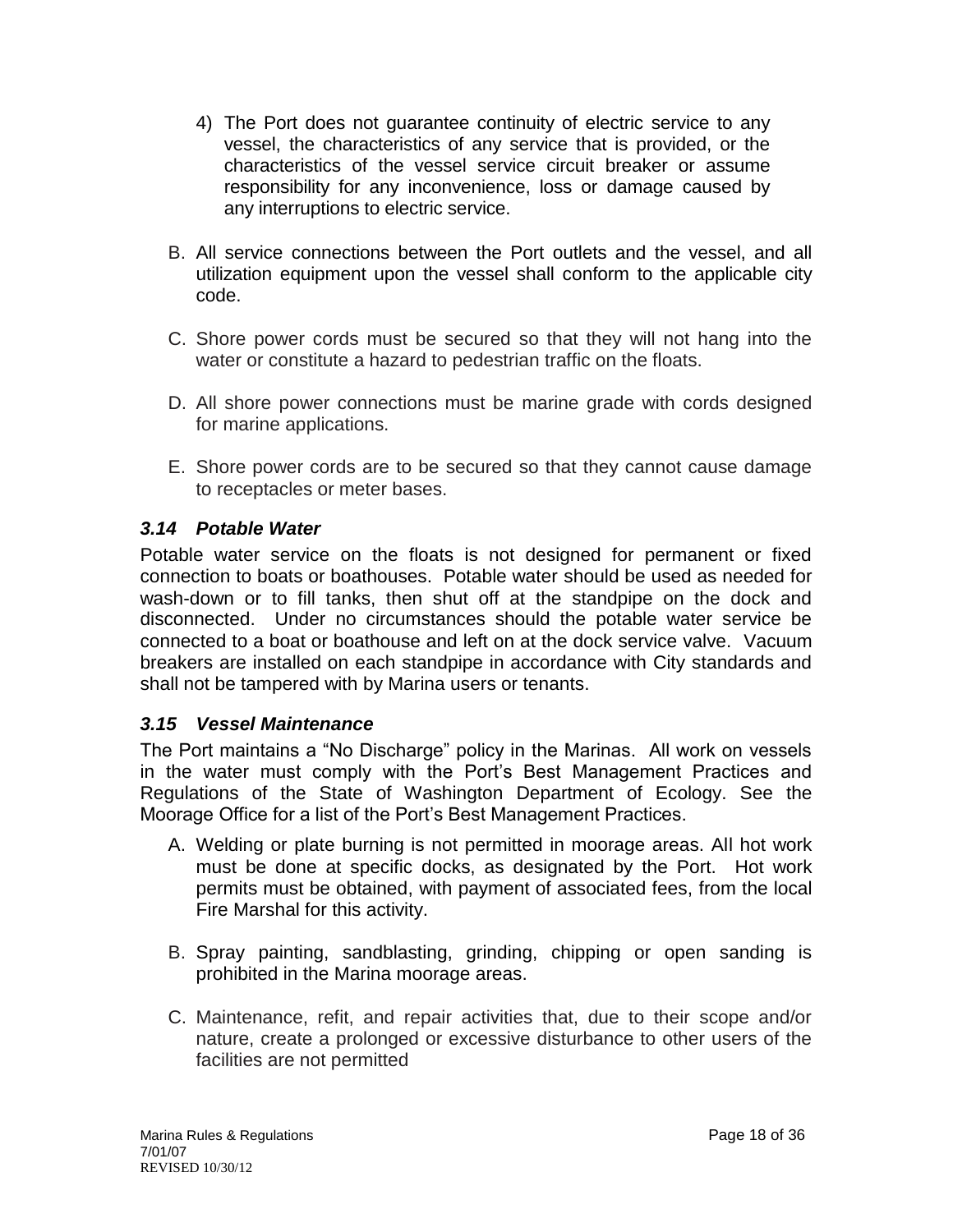# <span id="page-18-0"></span>*3.16 Fire Fighting Equipment*

Fire hoses and other fire fighting equipment are to be used *only for the fighting of fires*.

# <span id="page-18-1"></span>*3.17 Fueling*

The fueling of vessels is permitted only at established marine fueling facilities. Fuel shall not be pumped over the piers or docks, except at designated marine fueling facilities. Vessel-to-vessel fuel transfers are strictly prohibited in the Marina. Transfer of fuel from one container to another container in or on a vessel is considered fueling.

# <span id="page-18-2"></span>*3.18 Dock Carts*

- A. (Specific to Port Angeles Boat Haven) The Port provides gear carts at the head of each pier. Carts shall be promptly returned to their proper storage area immediately after use.
- B. (Specific to John Wayne Marina)

The Port provides gear carts located in the nearest dumpster enclosure to the head pier. Carts shall be promptly returned to their proper storage area immediately after use.

C. The Port makes no guarantee or representation as to the availability or condition of dock carts.

# <span id="page-18-3"></span>*3.19 Theft / Damage / Injury*

- A. The Port (i) does not accept vessels for storage; (ii) shall not be held liable in any manner for the safekeeping or condition of such vessels; and (iii) is not responsible therefore as a warehouseman.
- B. The Port is not responsible or liable for any damages to a vessel, or for the loss of said vessel, or property on such vessel, including tackle, gear, equipment, or other property either upon said vessel or upon the Marina Facilities adjacent thereto, which is not the result of the Port's sole negligence.
- C. Should damage and/or personal injury result from a violation of these Rules, Regulations and Procedures, the person responsible shall be liable to the Port for the damage and costs of collection, including attorneys' fees. Should any damage, other than normal wear and tear, be done to any float or structure, for any reason, by a vessel or vessel owner or operator, the person responsible shall be liable to the Port for the damage and costs of collection, including attorneys' fees.

#### <span id="page-18-4"></span>*3.20 Noise*

A. Quiet hours are from 10:00 pm to 7:00 am. Noise levels must be kept to a minimum to avoid disturbing other tenants during quiet hours.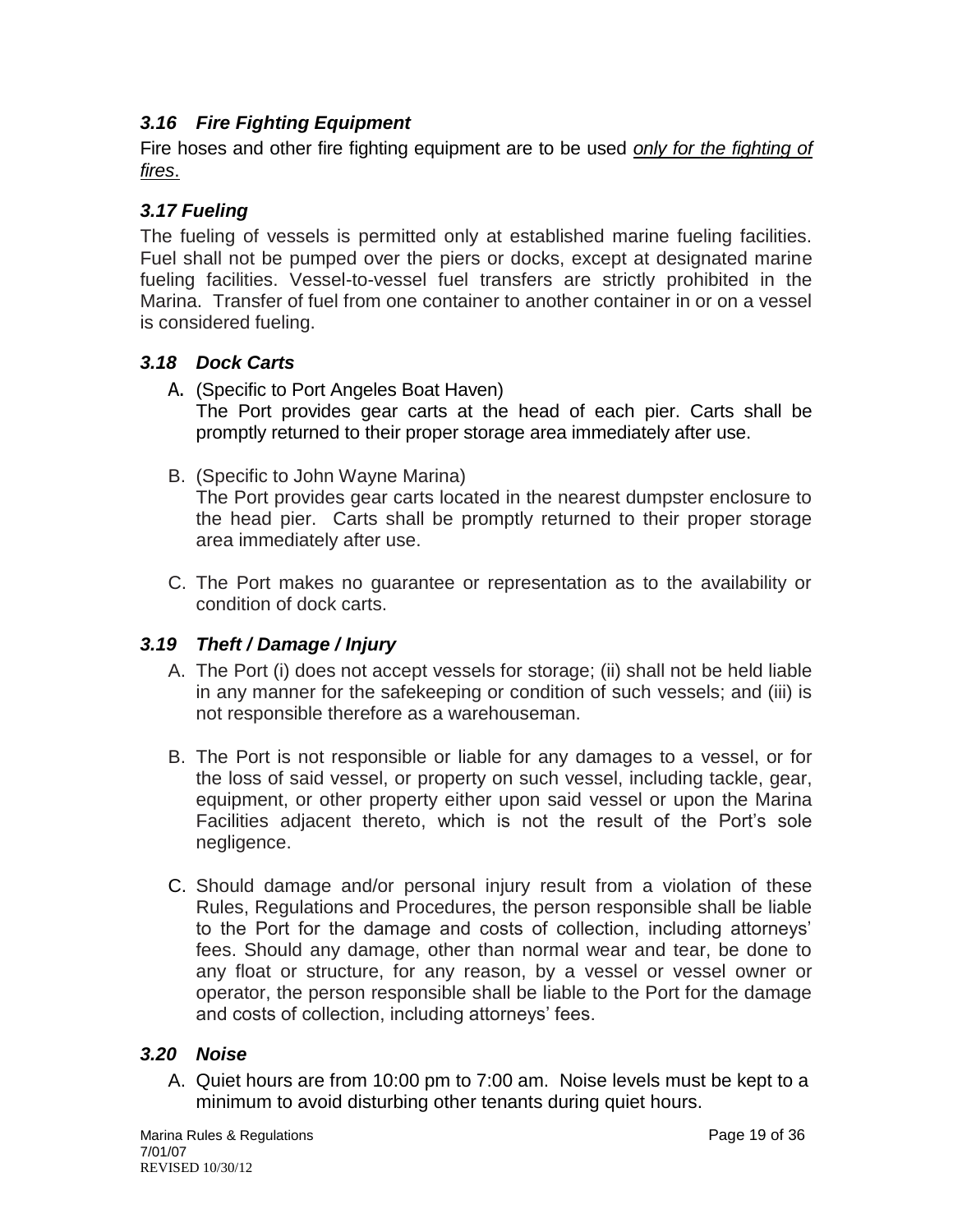- B. Wind generators may not be used during quiet hours and may be prohibited if they create a nuisance to other tenants from noise.
- C. Use of diesel or gas generators in the Marina is discouraged. When it is necessary to operate a diesel or gas generator, it must not create a nuisance to other tenants from noise or exhaust.

# <span id="page-19-0"></span>**4. Moorage Application & Assignment**

# <span id="page-19-1"></span>*4.1 Moorage Assignment*

All moorage at the Marinas is assigned through the Harbormaster's Office.

# <span id="page-19-2"></span>*4.2 Moorage Agreement*

All moorage users shall either enter into a moorage agreement or be subject to daily transient charges and administrative fees as appropriate. Moorage Agreements shall be for a minimum of one month and at minimum, lessee must provide written notice of cancellation ten (10) days prior to effective date.

#### <span id="page-19-3"></span>*4.3 Qualification for Moorage Tenant Status*

The rental of a boat berth will be approved only if the moorage tenants will moor their boat in the assigned berth. The Port reserves the right not to renew moorage assignments if, (i) the moorage facility has not been appropriately utilized in the Port's judgment, or (ii) the moorage tenant has violated any of the covenants of the moorage agreement or these Rules and Regulations.

# <span id="page-19-4"></span>*4.4 Transient Vessel Registration*

- A. Transient moorage for recreational and commercial vessels will be accepted when space is available.
- B. Berth assignment will be made by the Port on its sole judgment and may be changed according to the rates and fees.
- C. All transient vessels must be registered by the owner or operator thereof at the Harbormasters Office immediately upon arrival.
- D. Charges for moorage are due and payable upon registration.
- E. Vessels using transient berths for more than two hours are required to pay a day use fee equivalent to the base transient moorage rate.
- F. Vessels arriving after office hours shall register before 10:00 am the following day.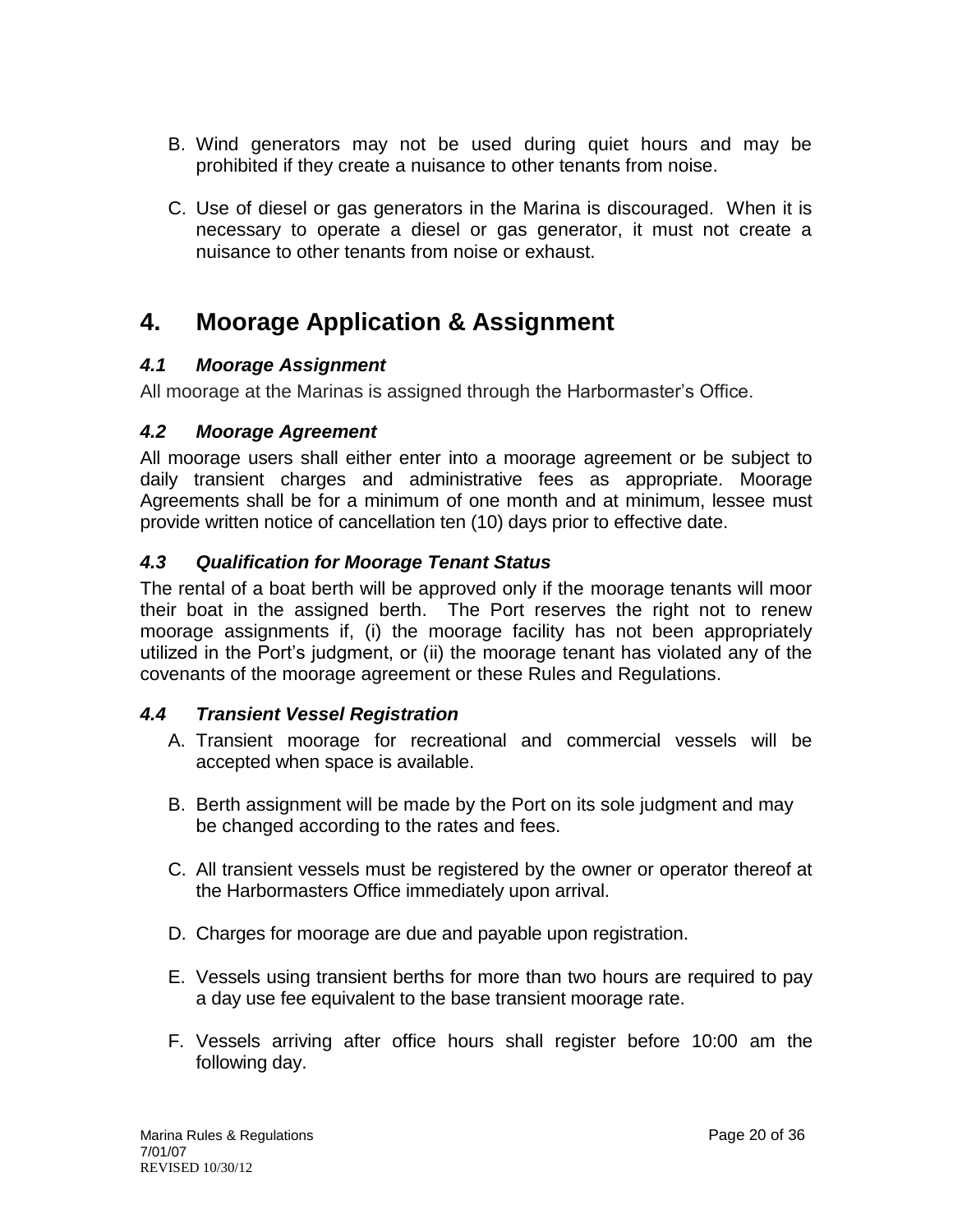- G. Transient moorage checkout is 1:00 pm daily. Vessels remaining after checkout time may be charged an additional day's moorage.
- H. Failure to register the vessel in accordance with this Section will result in a penalty charge, which is in addition to moorage charges. In the event a vessel departs without registration and/or payment, the owner and/or operator shall be subject to the extra cost of billing and collecting Port charges.

#### <span id="page-20-0"></span>*4.5 Application for Berth Waiting List*

- A. A deposit for placement on the waiting list is required and will be applied to the first month's moorage if the berth is accepted. If the berth is rejected, the deposit is forfeited. The deposit will be according to the current rates and fees.
- B. An annual, non-refundable waiting list registration fee will be charged and must be renewed on an annual basis (calendar year). The registration fee will be according to the current rates and fees.
- C. When a berth is offered and refused, or an applicant cannot be contacted or fails to respond within ten (10) days, or an applicant fails to renew the annual waiting list registration, the listing shall be canceled, and the applicant will have no further right to a berth under the listing.
- D. Applicants are responsible for notifying the Port in writing of any changes in information on the application and providing an alternate contact person for use by the Port if the applicant temporarily cannot be reached at the address and phone number listed on the application.
	- 1) The Port Harbormaster shall notify applicant by telephone. If applicant cannot be reached by telephone;
	- 2) Notice will be sent to applicant by mail and/or email allowing ten (10) days for applicant to respond.
- E. Moorage Tenant must occupy slip with his/her vessel or sublet vessel within ninety (90) days of acceptance of slip assignment. The Port may, in its judgment, assign moorage to a vessel other than pursuant to its order on the waiting list and shall incur no liability for such assignment to any party.
- F. Moorage assignment shall be made by the Port after considering the following:
	- 1) Position on berth waiting list.
	- 2) Compatibility with neighboring vessels.
	- 3) Draft allows for safe moorage.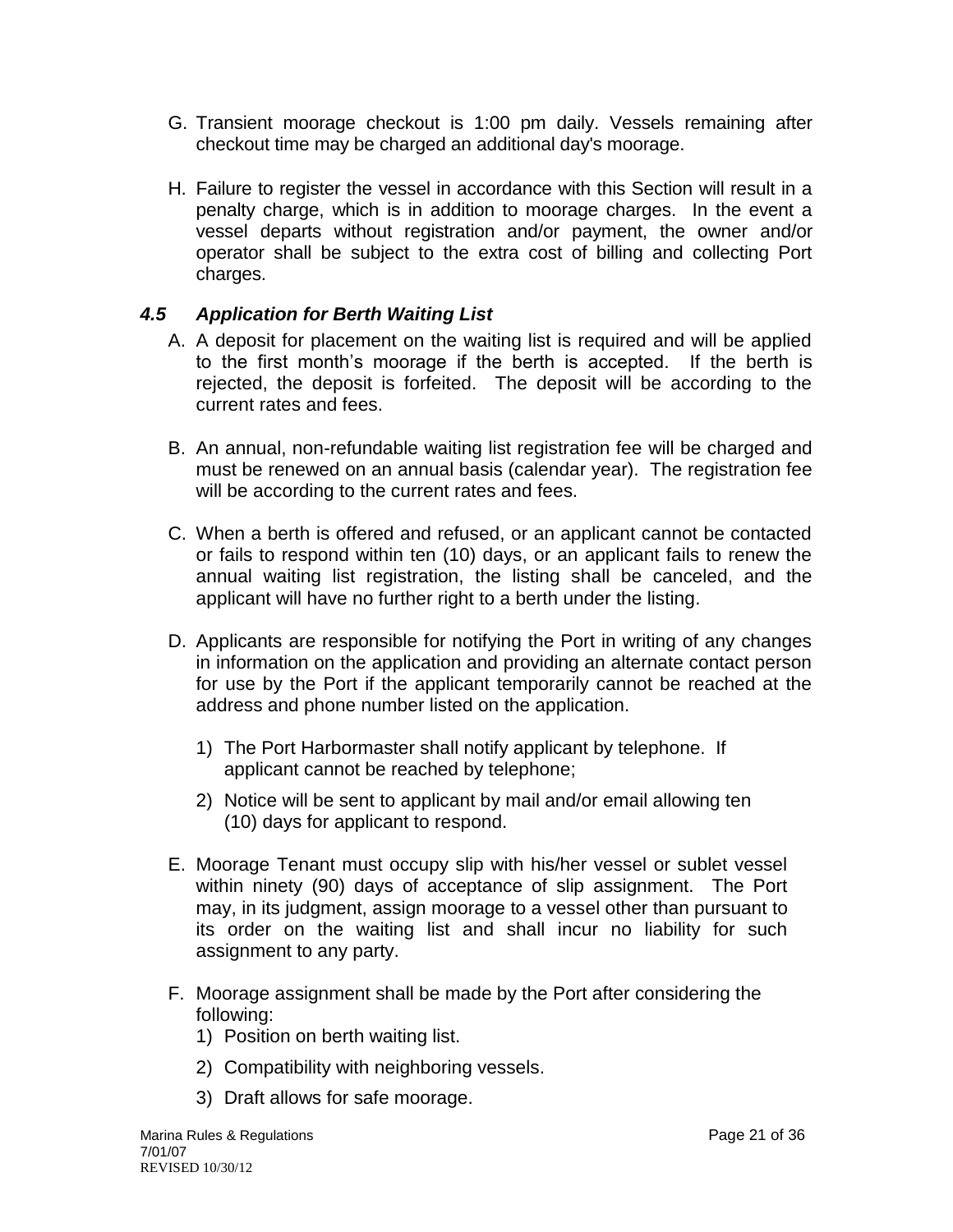4) Requirement for specific services provided.

# <span id="page-21-0"></span>*4.6 Contractual Relationship*

The Port shall not be deemed to have accepted the vessel or personal property of the Moorage Tenant as a warehouseman or for storage. Nothing in these tariffs or in the written agreement between a Moorage Tenant and the Port shall be construed as creating a bailment relationship between the parties. The Port shall not be held liable for any damage to or loss of any personal property or the Moorage Tenant's vessel or for any injury to the Moorage Tenant or invitees for any cause whatever, upon the Port premises or adjacent thereto, except for the negligence of the Port.

# <span id="page-21-1"></span>*4.7 Moorage Tenant Responsibility*

Moorage Tenant shall keep the rented berth and adjacent float area neat and clean at all times and shall not dump or discharge waste, petroleum products, garbage or other pollutants into the waters of the Marina. Moorage Tenant shall at all times comply with Federal, State, and County laws, ordinances and regulations.

# <span id="page-21-2"></span>*4.8 Use of Moorage*

- A. Use of a float is in common with others and Moorage Tenant shall not place equipment, structures, or other items on the float, unless otherwise authorized in writing, nor shall Moorage Tenant alter, add to, damage, or otherwise disturb the float structure. No bumper materials shall be fastened to a float structure without the Port's prior approval.
- B. Living aboard boats for periods in excess of seven (7) total days in one thirty (30) day period is prohibited except pursuant to a special permit from the Port. Prior to being granted such permit, prospective Liveaboard must agree to comply with separate regulations as deemed appropriate. (See procedure for "Liveaboards" Section 5).
- <span id="page-21-3"></span>C. No commercial or industrial use of the moorage floats at the Marina will be allowed without the written permission of the Harbormaster.

# *4.9* **Assignment or Transfer**

Moorage space, once assigned, may not be assigned or sublet by the Moorage Tenant without written approval of the Port. The Port agrees that its consent to a moorage assignment will not be unreasonably withheld if the assignee is a bona fide purchaser of the Moorage Tenant's vessel identified in the berthage agreement and that assignee will agree that no other vessel may be moored in the berth for a period of one year and Moorage Tenant and proposed assignee are not in default in the payment of any rent under this lease or any other lease, or not otherwise in default.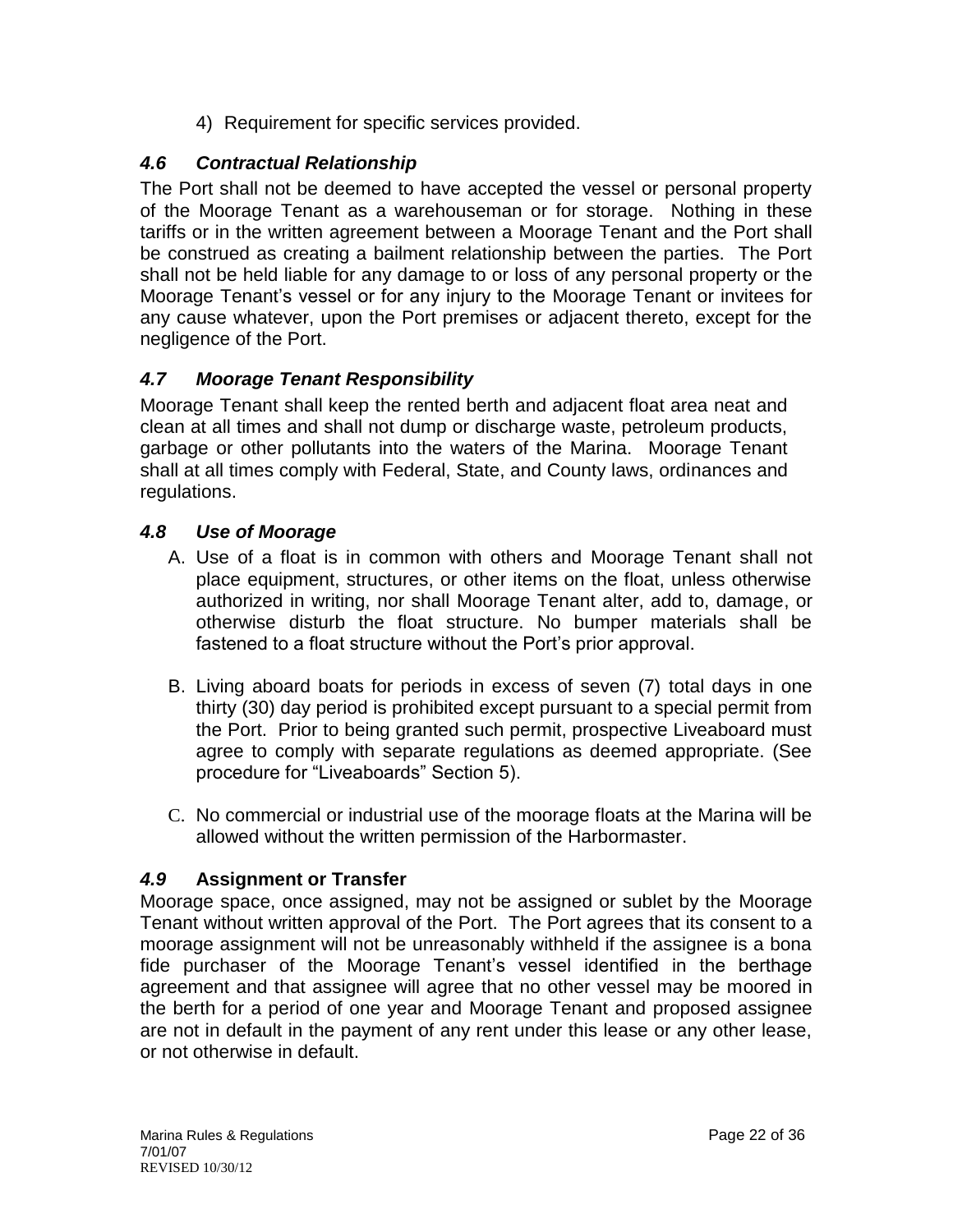#### <span id="page-22-0"></span>*4.10 Subleasing*

Tenants may sublease up to seven (7) months in a twelve (12) month period, provided that the sublease has been approved and recorded in the Marina office. While subleasing, the tenant will continue to receive and be responsible for the moorage bill and charges accrued in connection with the berthage space.

#### <span id="page-22-1"></span>*4.11 Emergency Port Service*

In the event a vessel moored in the berth is, in the sole judgment of the Port, subject to loss, destruction, or damage from any cause, or if the vessel is in a condition which is causing or threatens to cause damage to Port facilities, or other vessels, or is discharging or threatening to discharge pollutants into marine waters, the Port may, but is not required to, carry out procedures which the Port deems reasonable to prevent any such loss, destruction, damage, or pollution. These procedures may include boarding the vessel and inspecting the same and/or moving the vessel ashore for storage within properties under the Port's control or for storage with private persons under the Port's control as bailees of the Port without prior notice to the Moorage Tenant.

Any costs so incurred by the Port shall be for the order of the Moorage Tenant and the Moorage Tenant shall hold the Port harmless from all such costs or expenses so incurred. For the purpose of carrying out any procedures as contemplated by this item and/or for the purposes of incurring any expenses as hereinabove contemplated, the Moorage Tenant does hereby constitute the Port as his/her attorney-in-fact and does hereby hold the Port harmless from any loss, destruction, or damage to the vessel and the personal property located thereon. The authority granted in this shall be exercised only at times when, in the sole judgment of the Port, an emergency is deemed to exist, and such authority may be carried out without notice to the Moorage Tenant.

When a vessel moored to Port facilities is in imminent danger of sinking due to water in the vessel, the Port, at its sole discretion, may provide an emergency pump-out service to protect its facilities from contemplated damages caused by a vessel sinking. This pump-out service shall be for the Moorage Tenant's account and said Moorage Tenant shall hold the Port harmless from all such costs or expenses so incurred.

The Moorage Tenant shall be given written notice by the Port of any emergency service expenses which shall be due within thirty (30) days of said notice.

#### <span id="page-22-2"></span>*4.12 Nuisance*

If, in the opinion of the Port's Executive Director and/or his/her assigned subordinates, a moored vessel is a nuisance, the vessel may be moved ashore for storage within properties under the Port's control or for storage with private persons under the Port's control as bailees of the Port. Costs of such procedure shall be paid by the Moorage Tenant. This procedure may be used if a Moorage Tenant mooring or storing a vessel at the Marina fails, after being given a fifteen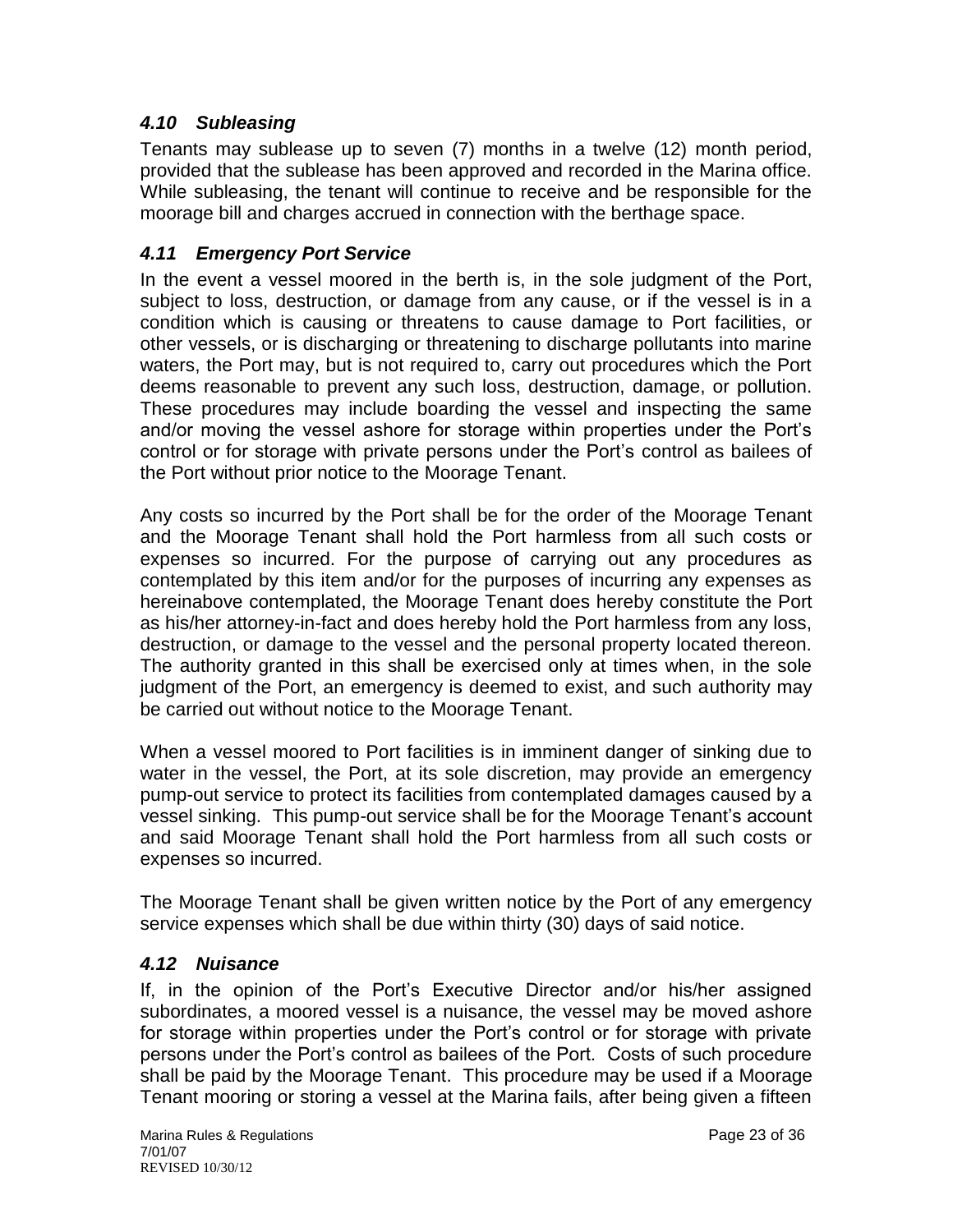(15) day advance written notice that the vessel is creating a nuisance and that failure to comply will result in the vessel being moved ashore at Moorage Tenant's expense, to abate that nuisance. Notification shall be by registered or certified mail to the Moorage Tenant at his last known address. In the case of a transient vessel, or where no address was furnished by the Moorage Tenant, the Port need not give such notice prior to moving the vessel ashore. Removal of a vessel under these conditions does not establish a bailment.

The Moorage Tenant shall be given written notice by the Port of any moving or storing expenses associated with moving the vessel ashore and storing the vessel ashore which shall be due within thirty (30) days of said notice.

# <span id="page-23-0"></span>**5. Liveaboards**

# <span id="page-23-1"></span>*5.1 General*

- A. The Port of Port Angeles authorizes a limited number of boaters the privilege of living aboard their boats in the Marinas.
- B. Persons living aboard their boat in the Marinas must satisfy a security purpose, which is beneficial to the Port of Port Angeles.
- C. Liveaboards must be willing to report hazards, suspicious incidents and danger as a part of the responsibility of being a Liveaboard.
- D. Boats used for the sole purpose of living aboard will not be permitted in the Marinas. Permission to live aboard a vessel shall not be construed to create a landlord/tenant relationship under Chapter 59.18 RCW.
- E. Floating homes will not be permitted in the Marinas.

# <span id="page-23-2"></span>*5.2 Procedure*

- A. Except for those living aboard for less than seven (7) days in any thirty (30) day period, Port policy requires all Liveaboards to receive written permission of the Port Executive Director or his/her designee. The Executive Director or his/her designee will enforce the rules and regulations for Liveaboards and require written documentation for all Liveaboard approval.
- B. Prospective Liveaboard tenants must complete a Liveaboard Permit Application and provide three character references who can attest to the applicant's suitability as a steward of the Marina facilities. A moorage history abstract will also be required providing contact information for all permanent moorages leased over the last three years. The Harbormaster will determine an applicant's eligibility for Liveaboard status based on the following criteria.
	- 1) Applicant's ability to fulfill a security purpose to the Marina.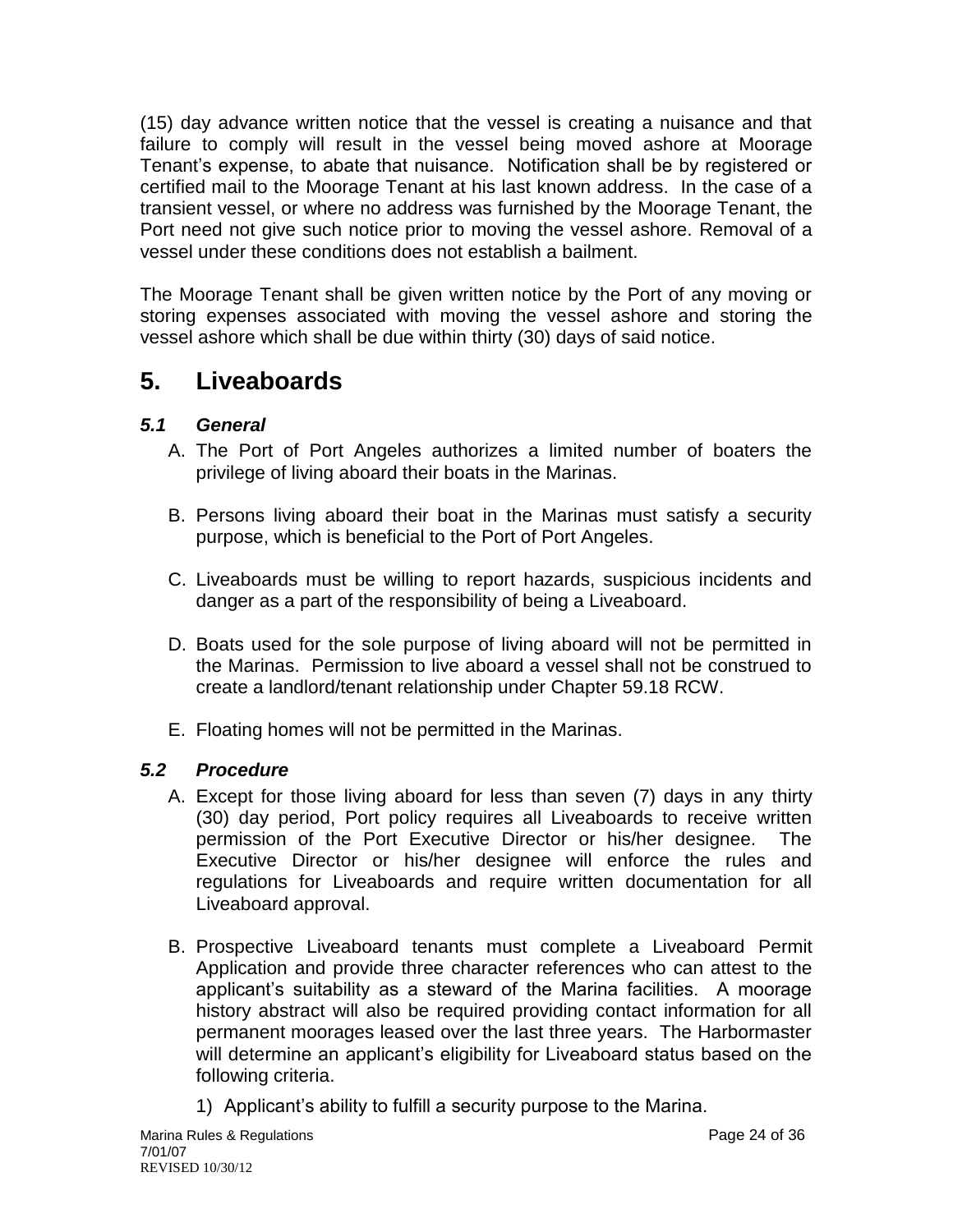- 2) No history of rules violations in previous moorages.
- 3) Previous accounts in good standing.
- 4) Background investigation.
- C. A waiting list for Liveaboard status will be maintained in the Harbormaster's Office following the criteria outlined in Section 4.5 (Application for Berth Waiting List) of these rules.
- D. Liveaboard tenants shall be identified as Permanent Liveaboards and Temporary Liveaboards.
- E. Permanent Liveaboards shall be defined as any tenant who maintains a boat as his/her primary residence.
- F. Temporary Liveaboards shall be defined as any Marina tenant who lives aboard his/her boat for less than four (4) months in any calendar year.
- G. Temporary Liveaboards shall be authorized on a case-by-case basis by the Executive Director or his/her designee. At a pre-arranged scheduled time, all Liveaboard tenants must present their boat to the Harbormaster at the designated float on an annual basis for inspection and renewal of the Liveaboard authorization.

#### <span id="page-24-0"></span>*5.3 Liveaboard Requirements*

- A. Moorage rates for vessels being used as residences are charged pursuant to the Port's Tariff including a Liveaboard Permit Fee.
- B. The Port may conduct a seaworthiness inspection before authorization to Liveaboard is given. Included in the seaworthiness inspection may be an inspection of the vessel's marine sanitation device ("MSD"). All Live-Aboard Vessels must have an approved Type III MSD.
- C. Families with small children are discouraged from living aboard their vessels because of the lack of recreational opportunities, facilities, and the inherent safety hazards. Children under the age of twelve (12) must be accompanied by a responsible adult while on piers and floats. The Port takes no responsibility for providing for the safety of children while on Port property and facilities. A child's physical safety is the sole responsibility of the parent or guardian.
- D. Vessels must, at all times, meet all federal, state, and local laws, rules and regulations, which include those pertaining to navigational and safety equipment.
- E. Any individual who lives aboard must first fill out a Liveaboard Agreement at the Marina Office. The Liveaboard Agreement must be renewed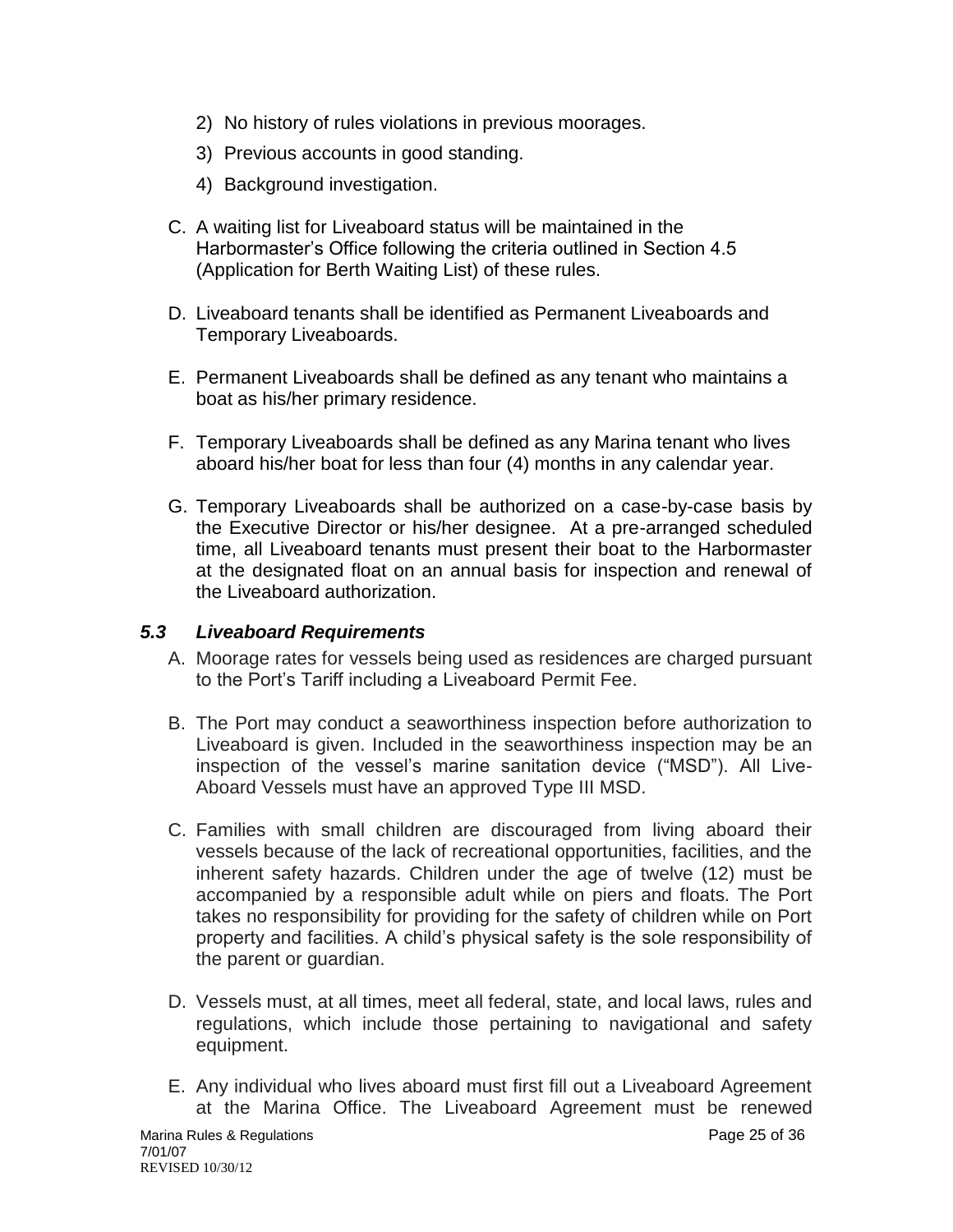annually. It is the sole responsibility of the individual who lives aboard to renew his or her Liveaboard Agreement.

- F. Complaints concerning liveaboard behavior may result in the termination of the Liveaboard Agreement and/or the right to moorage at the Marinas.
- G. Liveaboards must provide proof of ownership to the Port that they own the vessel in which they are residing.
- H. Liveaboards must establish a post office box or make other arrangements for mail delivery. The Marina Office will not accept liveaboard mail.
- I. Vessels shall not connect directly to the dock water supply; an air gap shall be maintained at all times. During the winter months, water valves to the docks may be shut off to prevent the lines from freezing.

#### <span id="page-25-0"></span>*5.4 Revocation of Liveaboard Privilege*

Liveaboards will comply with all Marina Rules and Regulations, including payment of Liveaboard Fees. Violation of rules and regulations may result in permission to liveaboard being withdrawn. Failure to vacate the vessel as a Liveaboard within twenty (20) calendar days of receiving written notice of withdrawal of permission to liveaboard may result in termination of the marine berthage agreement for the vessel.

# <span id="page-25-1"></span>*5.5 Liveaboard Parking*

Liveaboard tenants are allowed one vehicle in the permit parking areas. Additional vehicles must be parked in the public parking areas, and the number of vehicles allowed will not exceed one vehicle per licensed driver living aboard.

# <span id="page-25-2"></span>**6. Boathouses (***This section applies only to Port Angeles Boat Haven)*

Boathouses are prohibited at John Wayne Marina.

#### <span id="page-25-3"></span>*6.1 Moorage Agreement*

The Port considers a boathouse a vessel and therefore requires that boathouse owners shall enter into the Port's regular moorage agreement. Moorage rates for boathouses will be based on the length of the boathouse plus one-half (½) the width times the corresponding rate per foot.

# <span id="page-25-4"></span>*6.2 Use*

A boathouse shall be constructed, configured and used for storing and maintaining vessels. Boathouses must have an opening to the waterway to allow quick and easy egress for the vessel inside. Boathouses may not be used as a dwelling or for any purpose other than storing and maintaining vessels.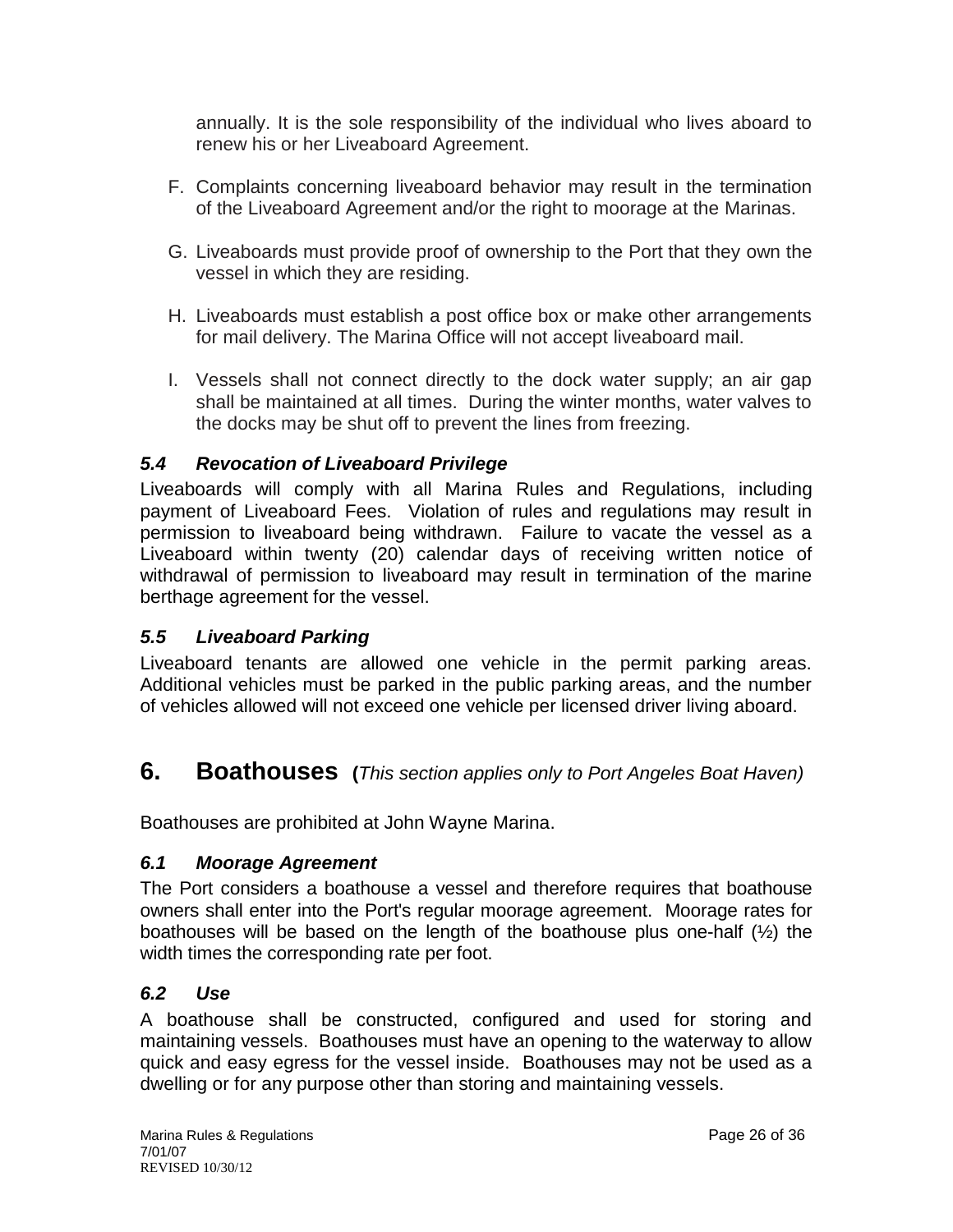# <span id="page-26-0"></span>*6.3 Liability*

Should a boathouse, through any method or means, cause destruction or damage to any other boathouse, vessel, person(s) or other properties in the Marina the owner of said boathouse shall bear sole responsibility and liability for resulting damages.

#### <span id="page-26-1"></span>*6.4 Damage or Destruction*

- A. In the event of damage to, or destruction of, any boathouse by fire or other casualty which renders the boathouse uninhabitable, the owner shall promptly, at his/her expense have the boathouse and all personal property removed within seven (7) days after the event or as approved in writing by the Port.
- B. In the event of such an occurrence, the Port will endeavor to provide regular moorage for the tenant's boat.

#### <span id="page-26-2"></span>*6.5 Boathouse Policies*

A. Policy Statement

In an effort to standardize the appearance and construction of private boathouses, for the purpose of Marina safety and aesthetics, the Port of Port Angeles has established guidelines for the remodeling or reconstruction of these facilities. All boathouse owners must comply with these guidelines. Any boathouse owner in violation of safety and appearance regulations will be contacted by Marina Management and appropriate corrections will be made in accordance with established guidelines.

- B. Responsibilities of Boathouse Owner
	- 1) The exterior appearance of the boathouse must be kept neat and owner will paint boathouse when the appearance dictates such action. All boathouses are to be painted Champion Metal grey or have silver/gray aluminum or galvanized steel siding. Existing boathouses that are beige or blue will be grandfathered until they need repainting. When repainted, they shall be Champion Metal grey. All boathouse roof material will be white or match the boathouse siding. Skylights or sidelights will be clear or translucent white. A clear and unobstructed window on the dockside shall be installed on all boathouses, and the recommended window size is 24" wide x 36" high. The window may be in the personnel door or on the face of the boathouse.
	- 2) Adequate flotation must be installed and maintained to ensure the stability of owner's boathouse and the safety of neighboring boathouses.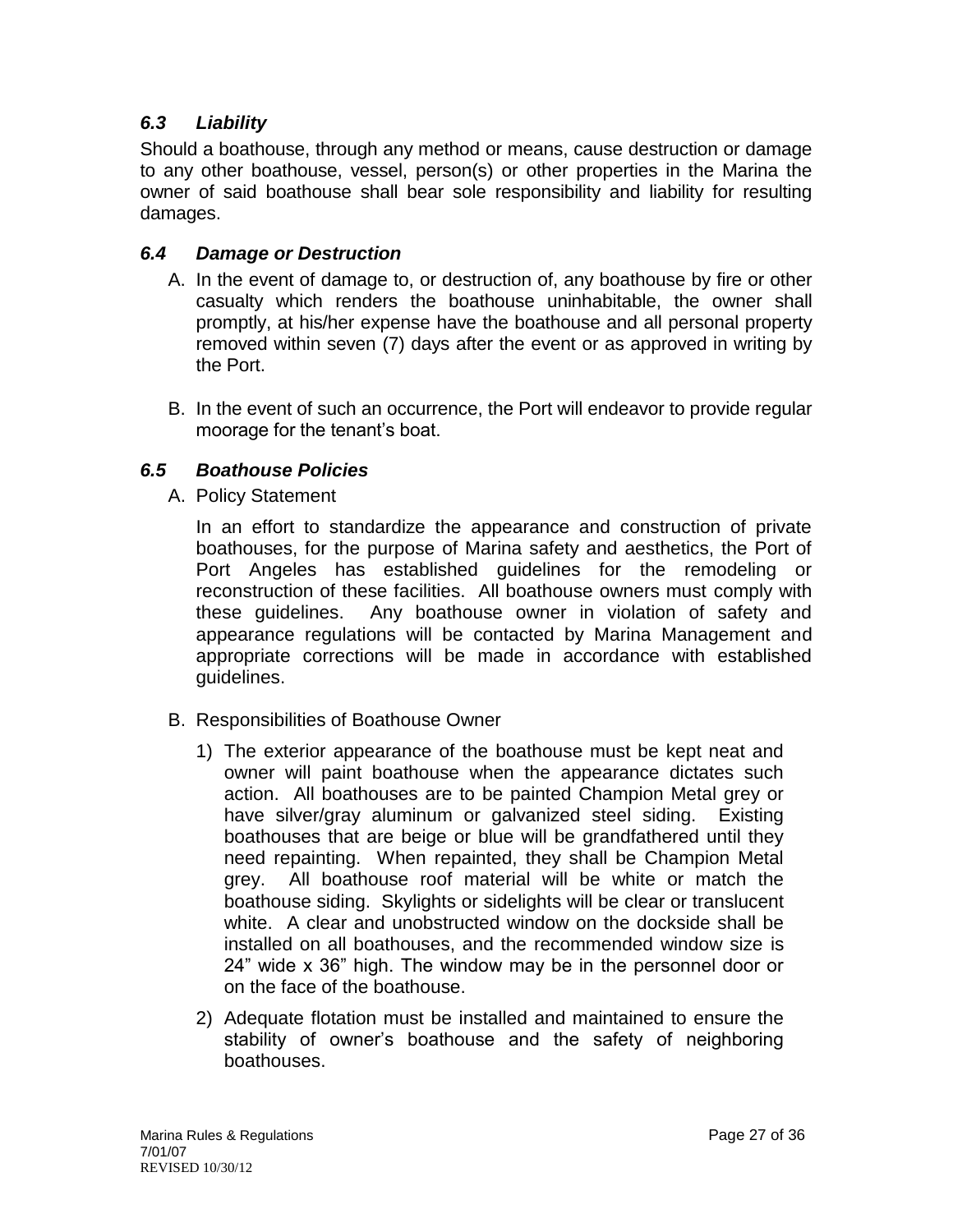- 3) The boathouse owner is responsible for supplying and maintaining the weatherhead and wire for connection to the main power source. All wiring shall be installed in accordance with the applicable City code and, inspected and approved by the City's Electrical Inspector before connection to the main power source.
- 4) Installation and upkeep of the water hose or other connection to the main water line will be the responsibility of the boathouse owner. No permanent connection to the Port water mains will be allowed. Connections to the water service shall be disconnected when water tanks have been filled.
- 5) The boathouse owner is responsible for providing and maintaining chain and connectors on the boathouse for attachment to the dock and must be approved by Harbormaster. The boathouse must have adequate structural capabilities to accept berthage attachments.
- 6) Repair and replacement of piling and piling rub blocks, attached at the rear of the boathouse, are the responsibility of the boathouse owner.
- 7) Removal of snow build-up from rooftops of private boathouses will be the responsibility of the boathouse owner.
- 8) No part of the boat will extend beyond the boathouse enclosure.
- 9) Boathouse owners, upon request, will provide the Harbormaster and the Port Angeles Fire Department access to their boathouses for the purpose of fire and safety inspection, compliance with environmental regulations and moorage compliance.
- 10) Boathouse owners shall comply with these standards not later than three (3) years from date of adoption by the Port of Port Angeles Commission. Failure to meet these standards may result in cancellation of moorage agreement.
- C. Responsibilities of Port
	- 1) The Port will be responsible for supplying and maintaining the main power source.
	- 2) The Port will be responsible for maintaining water lines on the docks.
	- 3) The Port will be responsible for providing connectors on the float for attaching the boathouse to the dock. The Port will execute emergency repairs to boathouse attachments/chains, or will make such repairs on request, at the expense of the boathouse owner.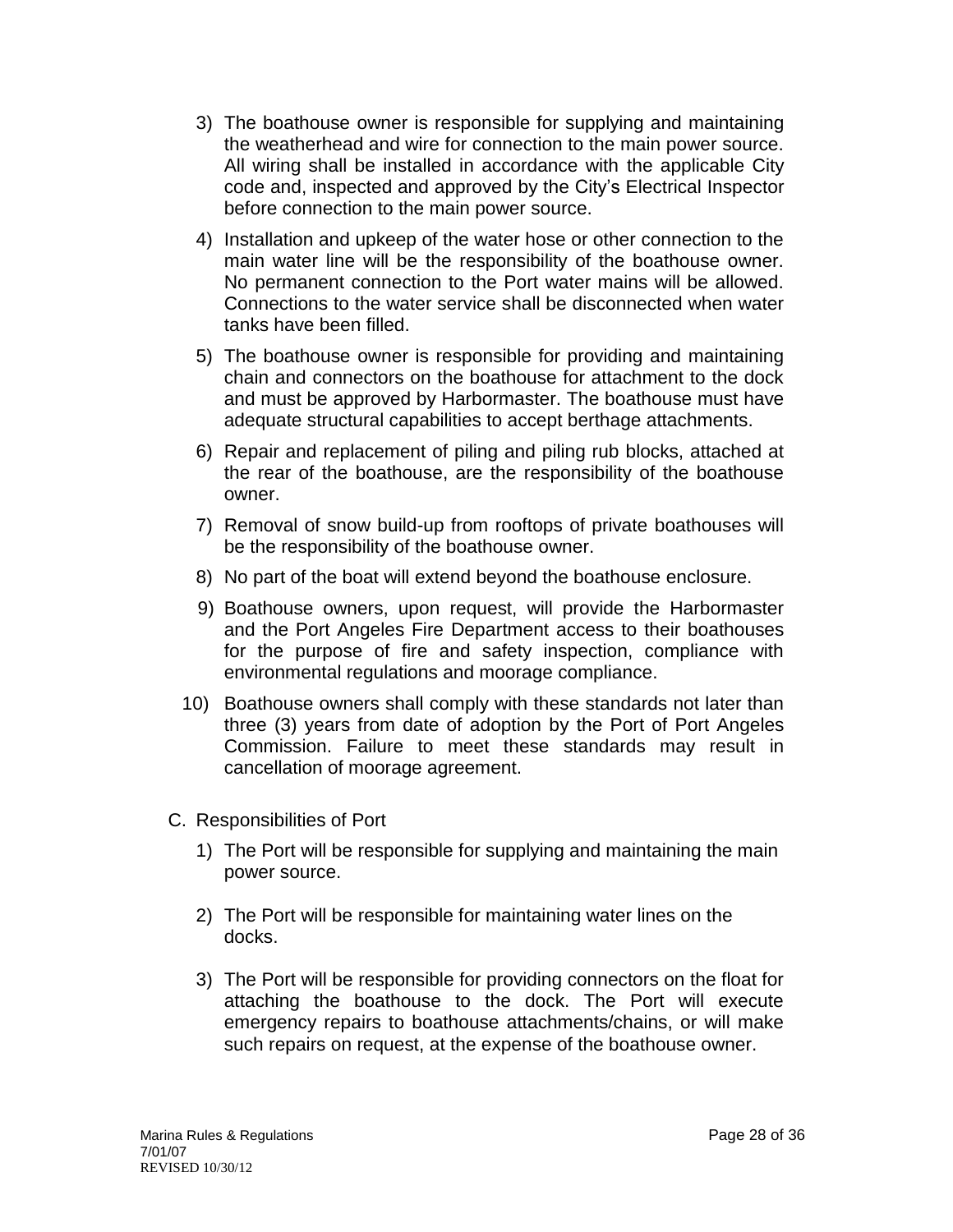D. Compliance with Regulations

A boathouse owner shall maintain his/her boathouse in a safe and attractive condition, consistent with the Port's regulations, policies and procedures. When complaints or discrepancies arise, the Harbormaster should be informed. He may either resolve the issue directly, or may refer the matter to the Marina Manager or Executive Director for final resolution.

E. Residency Restriction

Boats used for the sole purpose of living aboard will not be permitted in the Boat Haven. Permission to live aboard a vessel for security purposes shall not be construed to create a landlord/tenant relationship under Chapter 59.18 RCW.

F. Rebuilding, Remodeling or Replacement

The rebuilding, exterior remodeling or replacement of private boathouses must be approved in advance, in writing, by the Port Executive Director. A copy of shop drawings must accompany all requests to rebuild or remodel privately owned boathouses. The City of Port Angeles Building Department requires building permits for new construction or remodels. Copies of required permits shall be provided to the Port before construction or repairs are undertaken.

#### <span id="page-28-0"></span>*6.6 Boathouse Specifications*

A. Authorization to Build

Detailed engineering plans, stamped by a Civil Engineer licensed in the State of Washington, must be submitted to the Port. Plans must be approved in writing by Port Executive Director. Failure to acquire prior authorization from the Port's staff may result in work stoppage and possible eviction. Authorization to build given by the Port shall not guarantee any minimum tenancy and shall not create any warranty implied or otherwise. All tenancies for boathouses and berthage are terminable per the moorage agreement.

B. Building Codes

All construction involving private boathouses shall conform to applicable codes of the City of Port Angeles and the Shoreline Management Act.

- C. Building Guidelines
	- 1) Electrical. The boathouse owner will supply the weatherhead and wire for connection to the main power source. All interior wiring will comply with the electric code adopted by the City of Port Angeles. The Port will supply and maintain the main power source. Service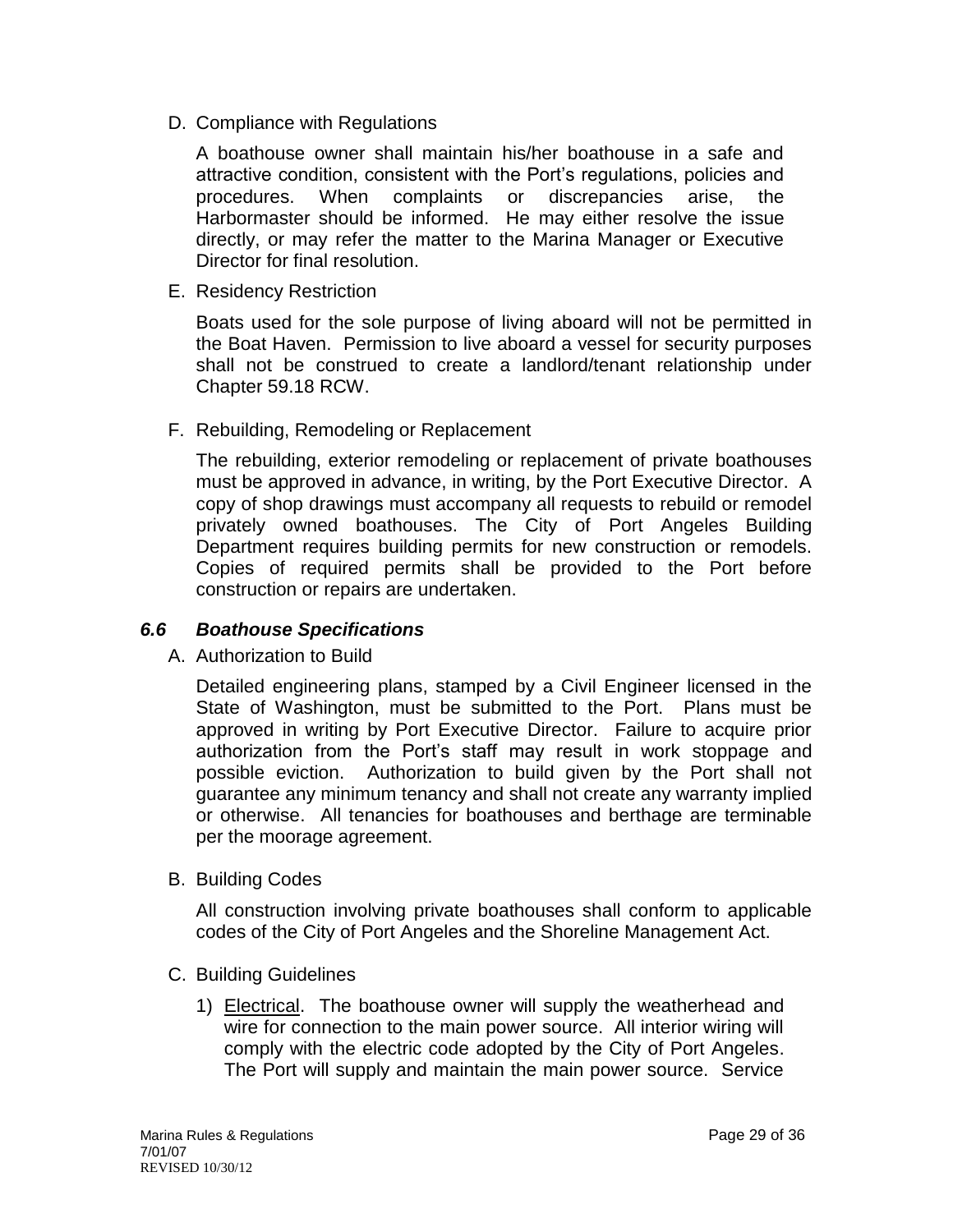will be limited to what is available on the dock and in most cases cannot be upgraded.

- 2) Waterline Connection. The Port will be responsible for waterlines on the docks.
- 3) Structure. Boathouse owners are responsible for the structural, flotation and general engineering requirements for the boathouse.
- 4) Roofing and Siding. Materials shall be galvanized steel, aluminum, or industrial corrugated sheet metal, with a minimum thickness that complies with the building code adopted by the City of Port Angeles. All siding shall be installed vertically or in accordance with the manufacturer's recommendations. Roof trusses shall comply with the building code adopted by the City of Port Angeles with roof pitch (gable) no less than a 4/12 grade.
- 5) Decking. Deck and flotation supports shall be treated with an approved wood preservative. Interior decking shall be minimum 3/8" plywood.
- 6) Flotation. For new construction, flotation shall be (as a minimum) encapsulated expanded polystyrene with minimum density of one pound per cubic foot and a minimum buoyancy of fifty-five pounds per cubic foot. Flotation must be permanently affixed to the underside of the boathouse. For repairs or retrofit, alternative flotation will be evaluated on a case-by-case basis.
- 7) Entrance Door. The entrance door shall consist of a roll-up, folding or interior track door and will be fully closeable to within one (1) foot of the water's surface. No outward opening barn door type will be approved. Doors shall be the same color as the building exterior or an approved equal. Fabric doors shall be American Clayworks PAK Knit Shade Fabric, Knit White, or an approved equivalent. Vinyl fabric or tarps are not an approved alternative.
- 8) Piling Rub Blocks. Rub blocks at the rear stabilizer piling shall be installed on all boathouses with existing adjacent pilings.
- 9) Piling/Collars. In the event the Port determines that the new or remodeled boathouse requires the addition, extraction or relocation of a stabilizer piling, or the installation of a collar or other attachment device to connect the boathouse to the piling, such alteration(s) will be the responsibility of the boathouse owner, at their risk and expense. The Port will be responsible for these improvements if the Port relocates boathouses for the Port's convenience.

# <span id="page-29-0"></span>**7. Commercial Use**

Commercial use of Marina facilities, including moorage areas, launch ramps, parking areas, and all vessels or vehicles therein must be authorized by the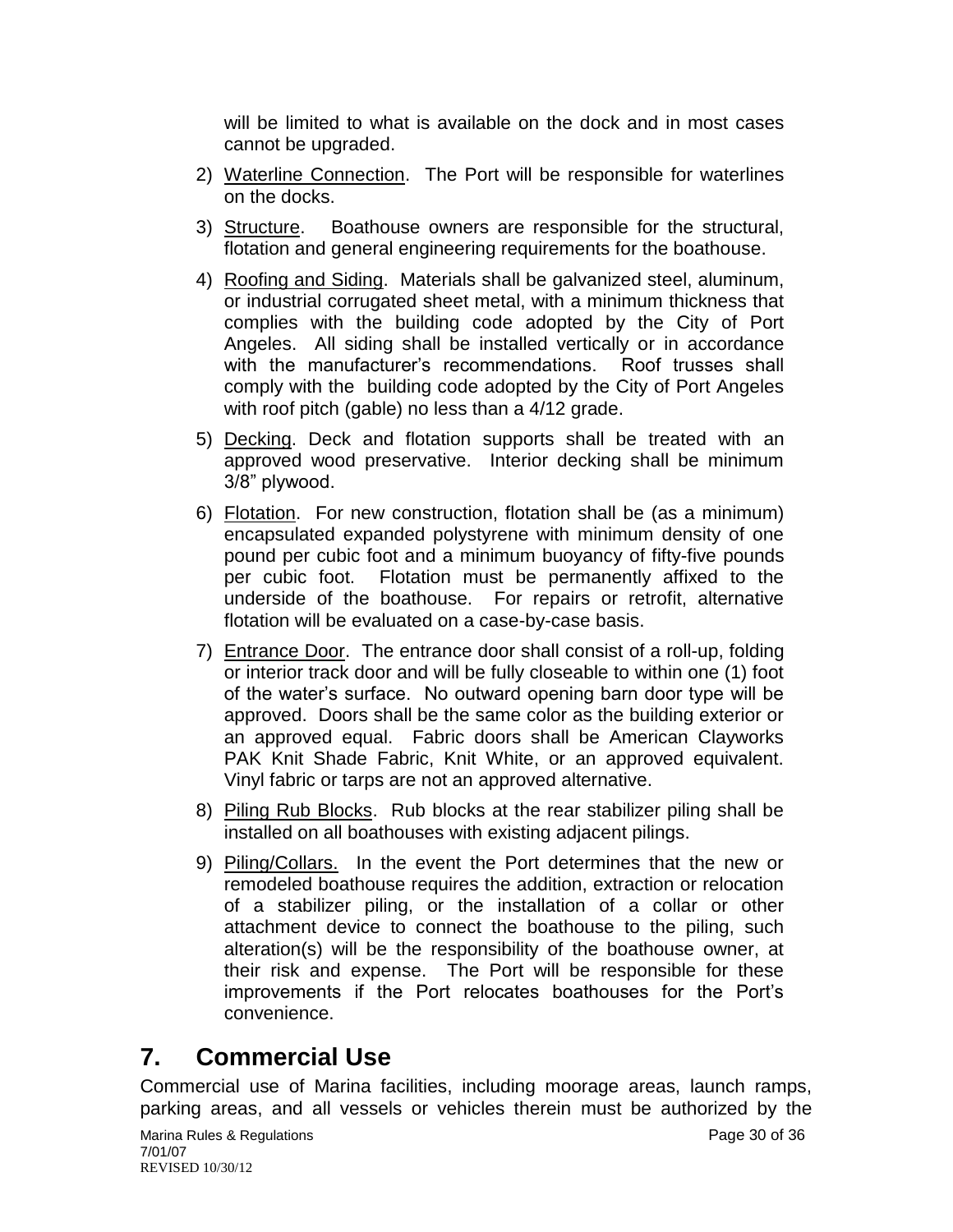Harbormaster. Requests to conduct commercial activities in the Marina shall be presented to the Harbormaster in writing. Each application for commercial use shall include a copy of a valid business license, proof of insurance of not less than one million dollars (\$1,000,000.00) general liability and description of their business activities. If the commercial use is approved the applicant will be required to sign a hold harmless agreement and provide a certificate of insurance with the Port of Port Angeles named as additionally insured. Commercial use proposals will be reviewed on a case-by-case basis and must not interfere with common use of moorage facilities. The Port may, in its sole discretion, waive or amend these requirements as they pertain to transient commercial uses. Any authorization herein provided shall be in writing and are subject to appropriate fees per the current rate and fee structure. Commercial users may be required to obtain a license or permit from the City of Port Angeles when appropriate.

- A. Compatible commercial activities may include:
	- 1) Charter boat operations (fishing, sightseeing, dive charters, dinner cruise)
	- 2) Launch services
	- 3) Harbor tugs
	- 4) Oil spill response
	- 5) Loading and offloading freight, cargo, and miscellaneous supplies
	- 6) Seafood sales to the public.
	- 7) Boat brokerages
	- 8) Marine repairs
- B. Non-compatible commercial activities include but are not limited to:
	- 1) Bed and Breakfast Charters
	- 2) Charters that do not leave the Marina
- C. The Port may approve other incidental commercial activity, upon request, which in the Port's judgment does not interfere with common use of the moorage floats by other tenants. All commercial activity is a privilege separate and apart from moorage in the Marina and commercial privileges may be permanently revoked.

# **8. Fishing Vessels**

1) Fishing vessels which are paid permanent or transient tenants of the Marina and whose accounts are in good standing, may, load and unload equipment, cargo or catch at the following locations only: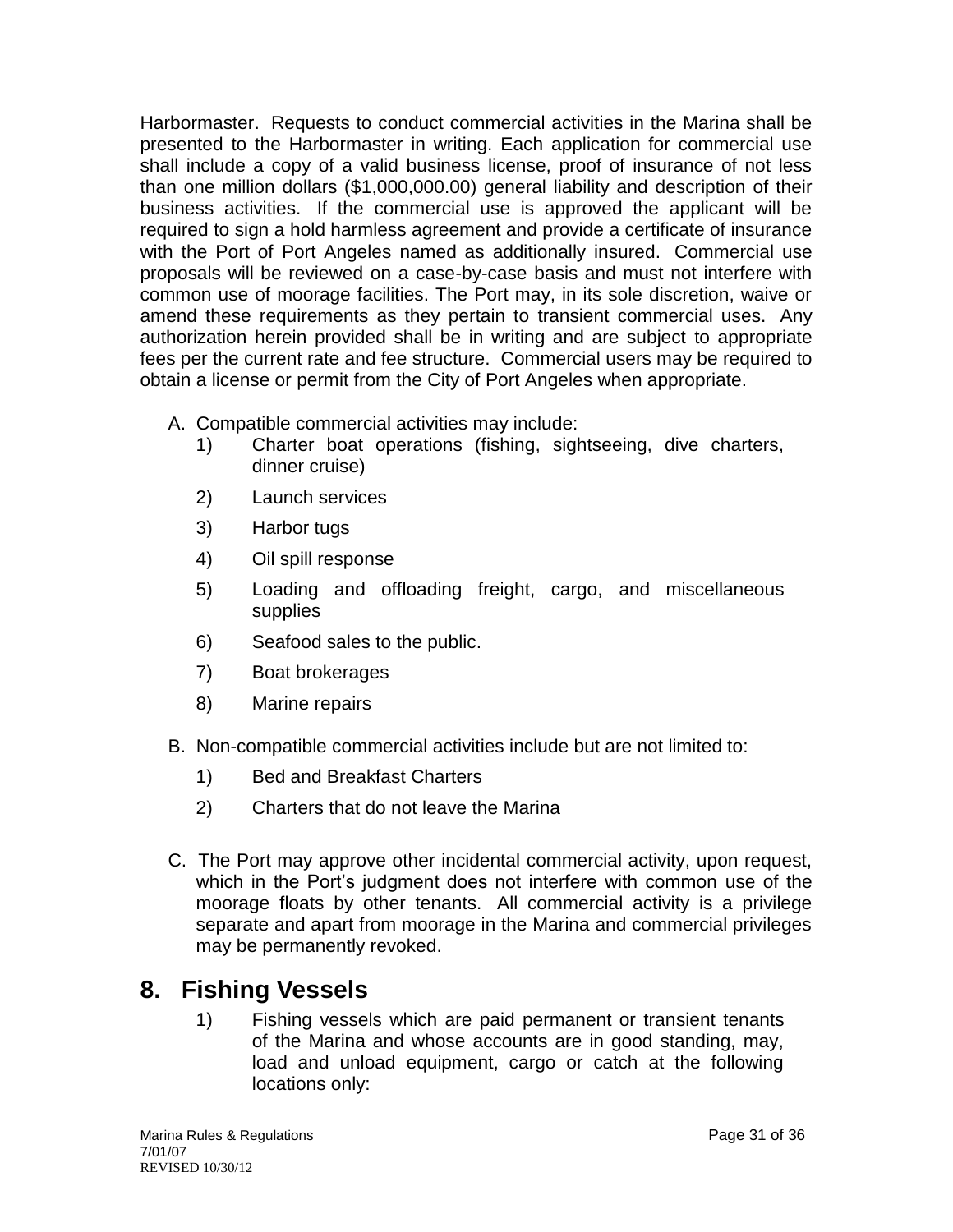- a) The Breakwater Float at the water entrance to John Wayne Marina.
- b) The designated area of the launch ramp at John Wayne Marina.
- c) The work float at Port Angeles Boat Haven.
- 2) No fishing vessel will lay at a designated loading/unloading area for more than one (1) hour in any twenty-four (24) hours while loading or unloading unless approval has been given in advance by the Harbormaster.
- 3) Fishermen shall be required to leave the loading/unloading areas and approaches in a clean, undamaged condition.
- *4)* Use of the work float at Port Angeles Boat Haven should be scheduled in advance with the Marina Office. Scheduled activities will take priority over unscheduled use of the dock. Daily transient electrical rate will be charged for use of electricity at work dock.
- 5) Marina dock carts are NOT to be used for transporting seafood products, including but not limited to, loading or unloading of bait, catch, or cargo.

The Port or its agents shall be the sole judge of the necessity for, or the reasonableness of, clean-up activities after. Fishery loading and unloading is a privilege separate and apart from moorage tenancy and privileges may be permanently revoked upon any failure to comply with these rules.

Seafood buyers conducting business on Marina premises must enter into a Commercial Seafood Buyer Agreement with the Port and pay an annual (calendar year) Seafood Buyer Permit fee per the current Port Rates and Fees.

# <span id="page-31-0"></span>**9. Collection of Port Charges**

Moorage charges must be paid in advance on monthly receipt of invoice. Moorage charges will be based on overall length per lineal foot per month, length of slip or vessel whichever is greater.

Barges, boathouses, and multi-hull charges will be based on overall length plus one-half (1/2) the width per lineal foot. Short term transient charges will be a flat fee per day and must be paid in advance

Invoices covering all charges are due and payable in full upon presentation unless otherwise specified. Any invoice issued for any charge remaining unpaid for a period of fifteen (15) days after presentation is subject to an interest charge of one percent (1%) per month on the unpaid balance from date of original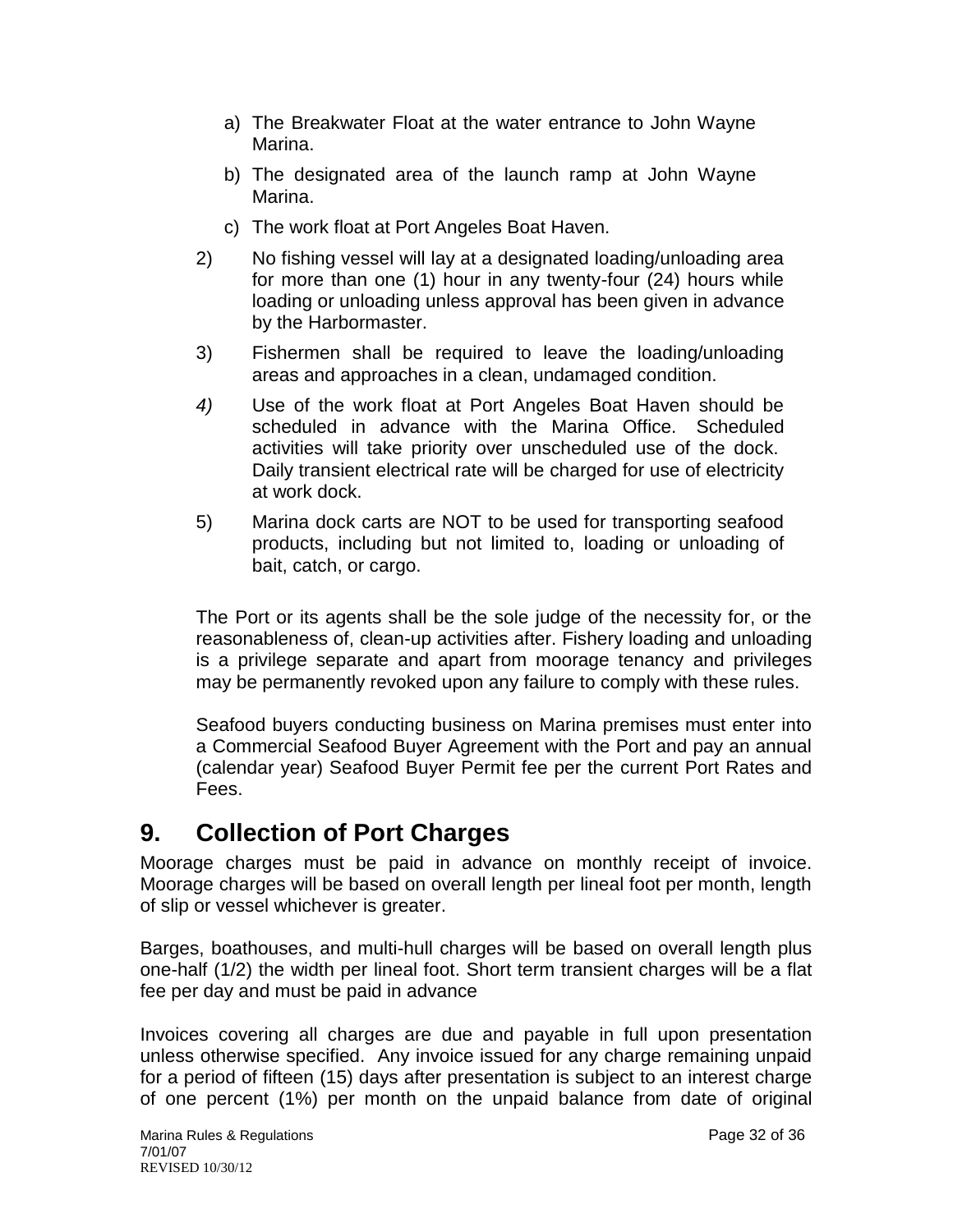invoice. Payments will be accepted at the Harbormaster's Office; or Port Administration Office, 338 West First Street, Port Angeles; or by mail:

Port Angeles Boat Haven:

Port Angeles Boat Haven 832 Boat Haven Drive Port Angeles, WA 98363

John Wayne Marina: Port of Port Angeles P.O. Box 1350 Port Angeles, WA 98362

An account that is sixty-one (61) days past due will have an additional Late Fee charge added. The Late Fee will be fifty dollars (\$50.00) per month for each and every month an invoice is overdue by more than sixty-one (61) days. This Late Fee will be in addition to the interest imposed in paragraph three of this section of the Rules and Regulations.

In addition, any check returned to the Port because of Insufficient Funds will be charged an additional fifty dollars (\$50.00) to the outstanding balance of the tenant.

# A. Procedures

1) The Port's Executive Director and/or his/her assigned subordinates are authorized to take reasonable measures, including the use of chains, ropes, and locks, or removal from the water, to secure vessels within the moorage facility so that the vessels are in the possession and control of the Port and cannot be removed from the moorage facility. These procedures may be used if an owner mooring or storing a vessel at the moorage facility, after being given a fifteen (15) day advance written notice that charges are owing, that the owner has a right to commence legal proceedings to contest that such charges are owing and that failure to comply will result in the vessel being seized by the Port, fails to pay the Port charges owed or to commence legal proceedings. Notification shall be by registered or certified mail to the owner at his last known address as evidenced by the moorage agreement. In the case of a transient vessel, or where no address was furnished by the owner, the Port need not give such notice prior to securing the vessel. At the time of securing the vessel, an authorized Port employee shall attach to the vessel a readily visible notice. The notice shall be of a reasonable size and shall contain the following information:

(a) The date and time the notice was attached;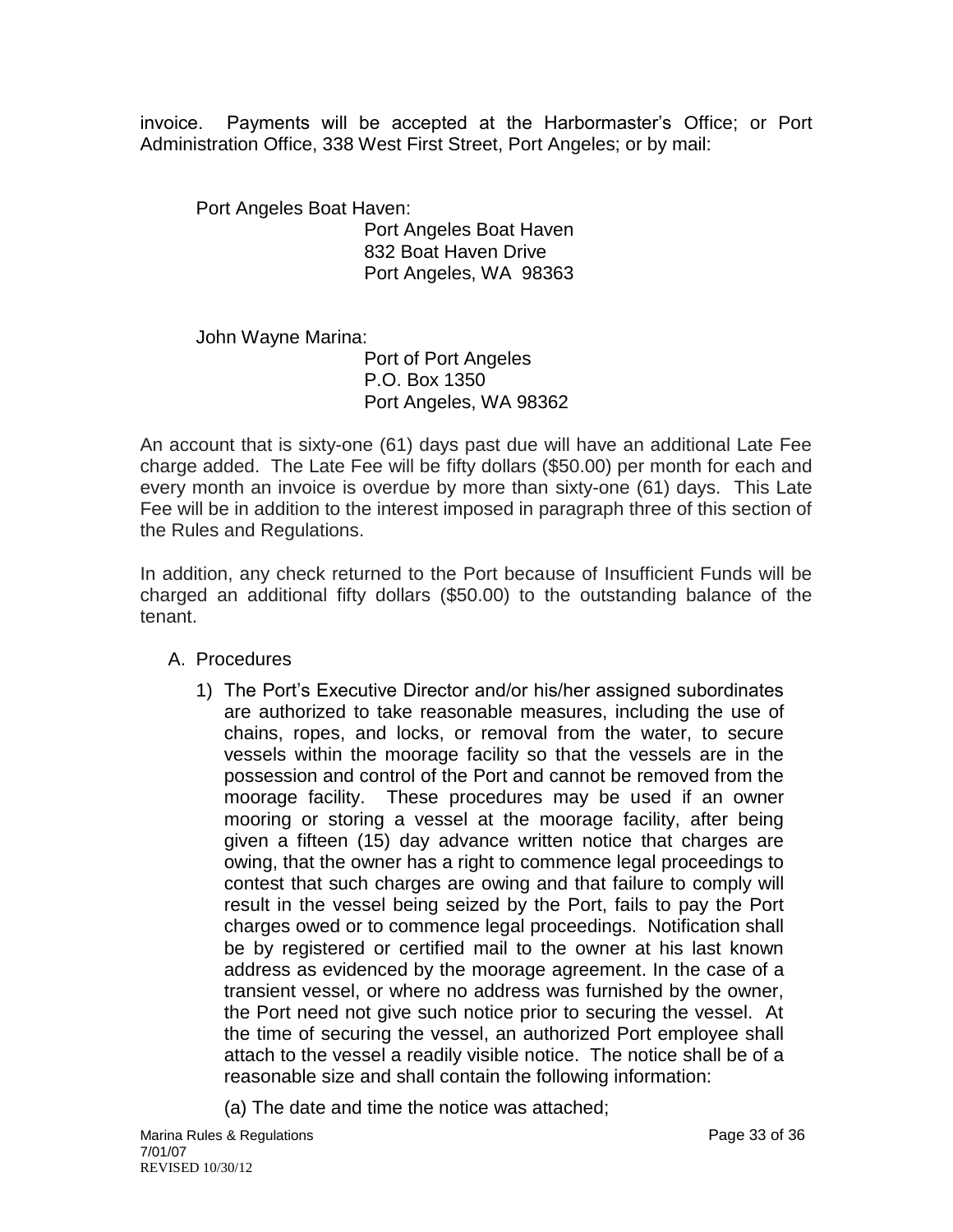- (b) A statement that if the account is not paid in full within ninety (90) days from the time the notice is attached, the vessel may be sold at public auction to satisfy the Port charges; and
- (c) The address and telephone number where additional information may be obtained concerning the release of the vessel.

After a vessel is secured, the Port shall make a reasonable effort to notify the owner by registered or certified mail in order to give the owner the information contained in the notice.

- 2) The Port's Executive Director and/or his/her designee are authorized at their discretion to move vessels ashore for storage within properties under the Port's control or for storage with private persons under the Port's control as bailees of the moorage facility if the vessel is, in the opinion of the Port, a nuisance, if the vessel is in danger of sinking or creating other damage, or is owing Port charges. Costs of any such procedure shall be paid by the vessel's owner.
- 3) If a vessel is secured under subsection A.1 of this section, or is moved ashore under subsection A.2 hereof, the owner who is obligated to the Port for Port charges may regain possession of the vessel by:
	- (a) Making arrangements satisfactory with the Port for the immediate removal of the vessel from the moorage facility or for authorized moorage
	- (b) Making payment to the Port of all Port charges, or by posting with the Port a sufficient cash bond or other acceptable security to be held in trust by the Port pending written agreement of the parties with respect to payment by the vessel owner of the amount owing, or pending resolution of the matter of the Port charges in a civil action in a court of competent jurisdiction. After entry of judgment, including any appeals, in a court of competent jurisdiction, or after the parties reach agreement with respect to payment, the trust shall terminate and the Port shall receive as much of the bond or other security as is agreed, or is necessary to satisfy any judgment, costs and interest as may be awarded to the Port. The balance shall be refunded immediately to the owner at his last known address.
- 4) If a vessel has been secured by the Port under subsection A.1 of this section and is not released to the owner under the bonding provisions of subsection A.4. of this section within ninety (90) days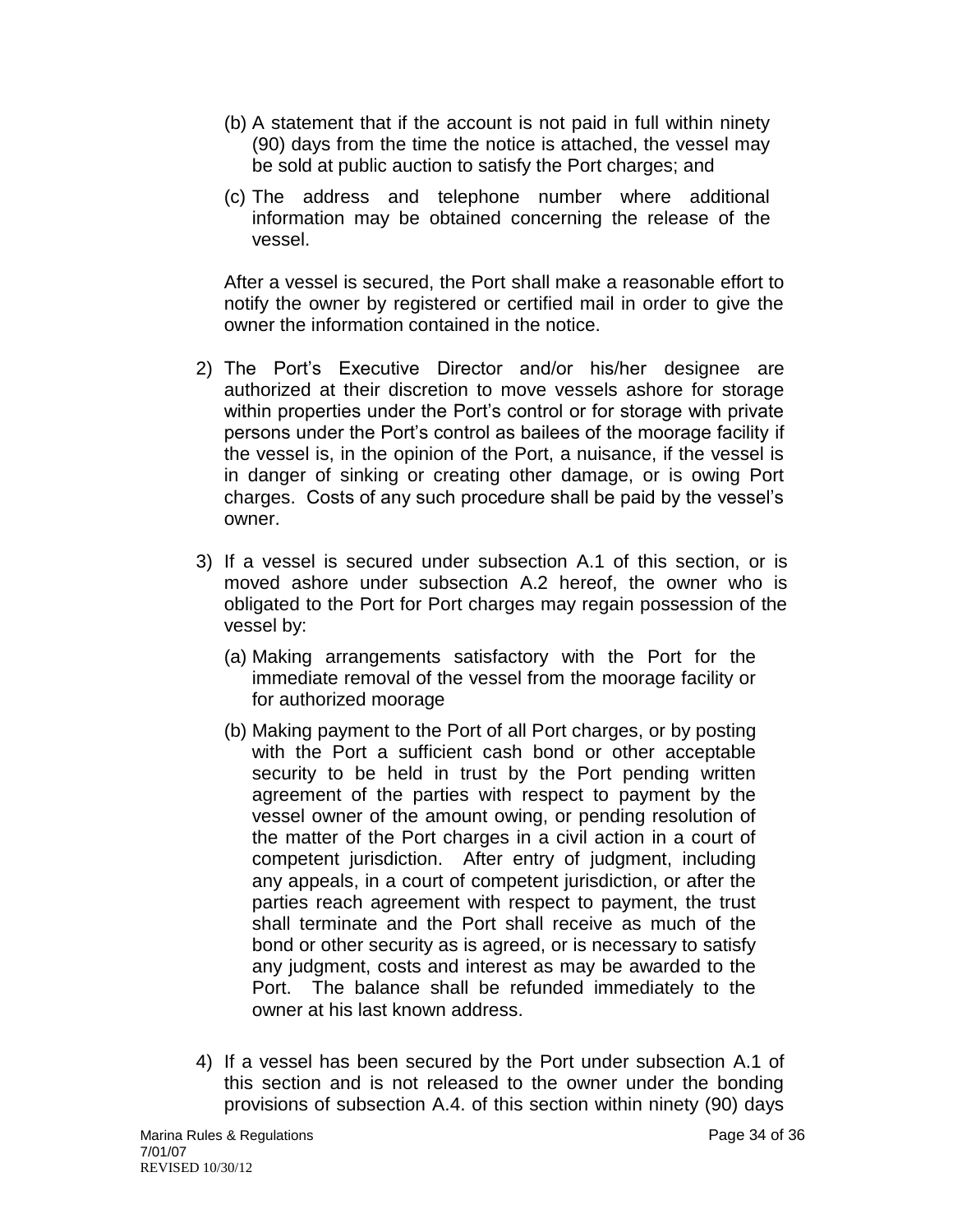after notifying or attempting to notify the owner under subsection A.1 of this section, the vessel shall be conclusively presumed to have been abandoned by the owner.

- 5) If a vessel moored or stored at a moorage facility is abandoned, the Port may, by resolution of its Commission, authorize the public sale of the vessel by authorized personnel to the highest and best bidder for cash as follows:
	- (a) Before the vessel is sold, the owner of the vessel shall be given at least twenty (20) days' notice of the sale in the manner set forth in subsection A.1 of this section if the name and address of the owner is known. This notice shall contain the time and place of sale, a reasonable description of the vessel to be sold, and the amount of Port charges owed with respect to the vessel. The notice of sale shall be published at least once, more than ten (10) but not more than twenty (20) days before the sale, in a newspaper of general circulation in the county in which the moorage facility is located. Such notice shall include the name of the vessel, if any, the last known owner and address, and a reasonable description of the vessel to be sold. The Port may bid all or part of its Port charges at the sale and may become a purchaser at the sale;
	- (b) Before the vessel is sold, any person seeking to redeem an impounded vessel under this section may commence a lawsuit in the superior court for the county in which the vessel was impounded to contest the validity of the impoundment or the amount of the Port charges owing. Such lawsuit must be commenced within ten (10) days of the date the notification was provided pursuant to subsection A.1 of this Section, or the right to a hearing shall be deemed waived and the owner shall be liable for any Port charges owing the Port. In the event of litigation, the prevailing party shall be entitled to reasonable attorney's fees and costs.
	- (c) The proceeds of a sale shall first be applied to the payment of Port charges. The balance, if any, shall be paid to the owner. If the owner cannot, in the exercise of due diligence be located by the Port within one (1) year of the date of sale, the excess funds from the sale shall revert to the derelict vessel removal account established in RCW 79.100.100. If the sale is for a sum less than the applicable Port charges, the Port is entitled to assert a claim for deficiency.
	- (d) In the event no one purchases the vessel at a sale, or a vessel is not removed from the premises or other arrangements are